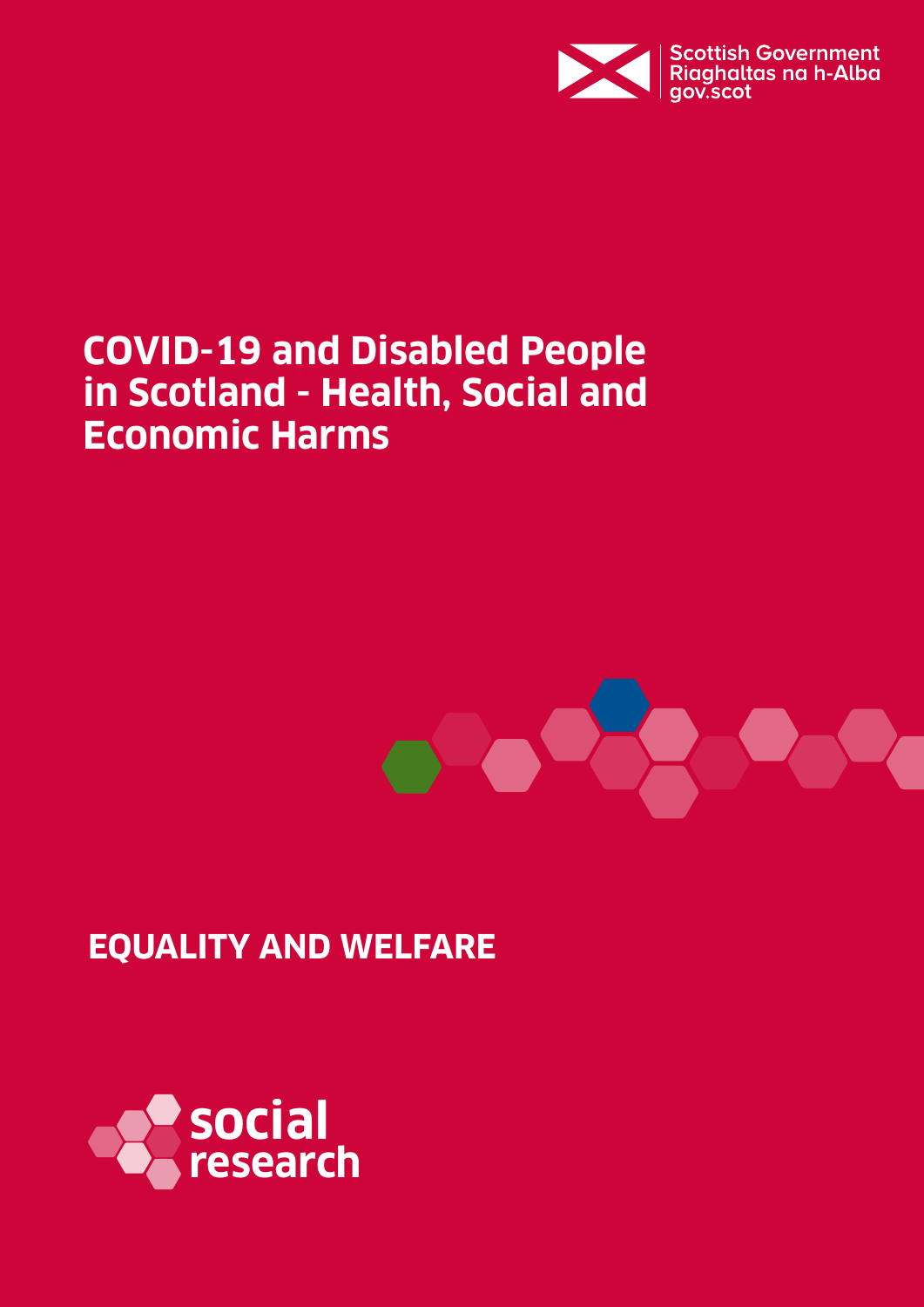### **Contents**

<span id="page-1-0"></span>

| 2.1 Frequency of types of health conditions in deaths involving COVID- |  |
|------------------------------------------------------------------------|--|
|                                                                        |  |
| 3. COVID-19 mortality rates and people with learning/intellectual      |  |
|                                                                        |  |
|                                                                        |  |
|                                                                        |  |
|                                                                        |  |
|                                                                        |  |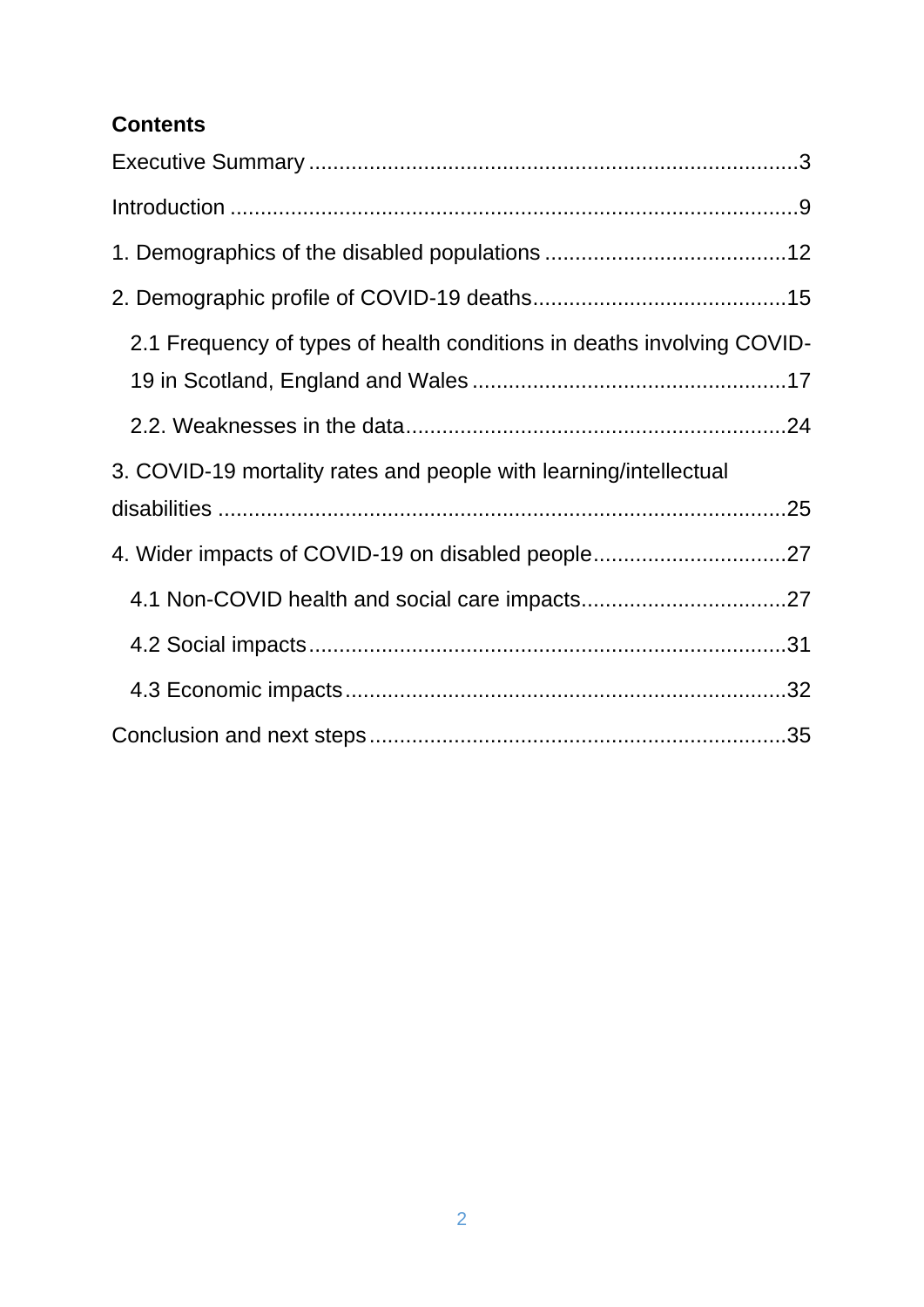### **Executive Summary**

This report uses demographic data and data on deaths involving COVID-19<sup>1</sup> to assess whether COVID-19 mortality rates for disabled people in Scotland are similar to rates in England and Wales. Mortality rates are a way of measuring the number of deaths (in this case involving COVID-19) in a particular population, scaled to the size of that population.

Provisional analysis from the Office for National Statistics (ONS), published in September 2020<sup>2</sup>, demonstrated that the relative differences in COVID-19 mortality rates between those disabled and limited a lot and those non-disabled<sup>3</sup> were 2.4 times higher for women and 2.0 times higher for men $4$  in England and Wales.

Age-standardisation allows populations with different age profiles to be compared. This is particularly important when considering mortality rates for disabled people because disability is more common amongst older people. When ONS considered the age-standardised mortality rates (ASMRs) for deaths involving COVID-19 in England and Wales they found that that mortality rates were higher for disabled people across all age groups, but the relative gaps in ASMRs between disabled and nondisabled men and women were largest amongst those aged 9 to 64

<sup>&</sup>lt;sup>1</sup> Includes cases where COVID-19 is listed on the death certificate

<sup>2</sup> [Coronavirus \(COVID-19\) related deaths by disability status, England and Wales -](https://www.ons.gov.uk/peoplepopulationandcommunity/birthsdeathsandmarriages/deaths/articles/coronaviruscovid19relateddeathsbydisabilitystatusenglandandwales/2marchto14july2020) Office for National [Statistics \(ons.gov.uk\)](https://www.ons.gov.uk/peoplepopulationandcommunity/birthsdeathsandmarriages/deaths/articles/coronaviruscovid19relateddeathsbydisabilitystatusenglandandwales/2marchto14july2020)

<sup>&</sup>lt;sup>3</sup> Disability status was defined using the self-reported answers to the 2011 Census question; "Are your day-to-day activities limited because of a health problem or disability which has lasted, or is expected to last, at least 12 months? - Include problems related to old age" (Yes, limited a lot; Yes, limited a little; and No).

<sup>4</sup> Sex as defined on death certificate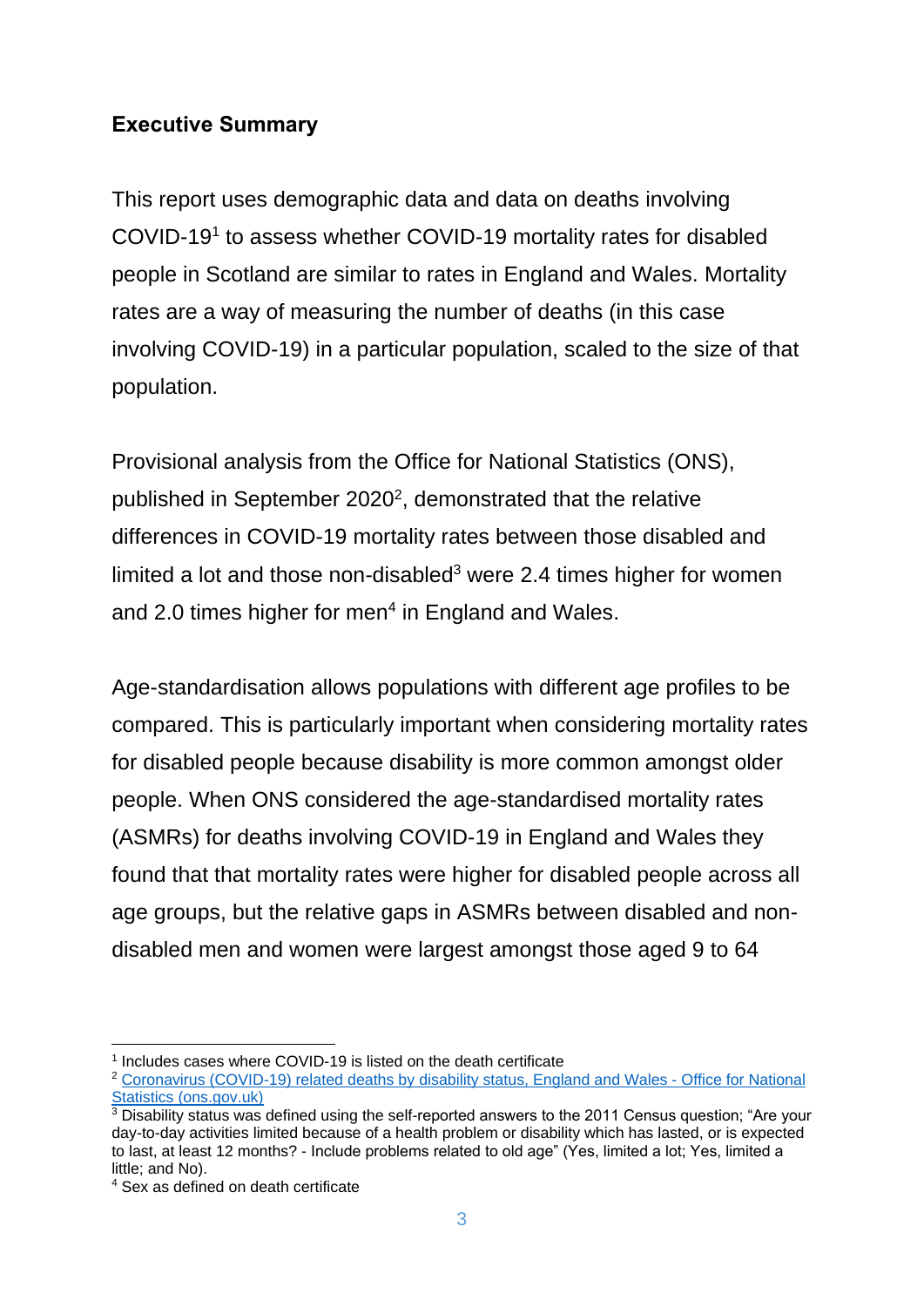years. Relative gaps in ASMRs between non-disabled and disabled groups were smaller in the 65 years and over age group.

The largest relative gap in ASMRs was between women aged 9 to 64 years who were disabled and limited a lot, who had a rate of death involving COVID-19 10.8 times greater than non-disabled women in this age group. Men aged 9 to 64 years who were disabled and limited a lot had a rate of death involving COVID-19 6.5 times greater than nondisabled men.

The National Records of Scotland (NRS) will publish COVID-19 mortality rates for disabled people in March 2021. Despite differences in the policy context, it is expected that the NRS findings will be broadly similar to the English and Welsh results on COVID-19 mortality rates for disabled people published in September 2020, for the following reasons:

- Demographics of the disabled population are broadly similar in all three countries 1 in 5 people were disabled according to the 2011 Census.
- Prevalence of long-term conditions in Scotland, England and Wales are similar - in all 3 countries the most common conditions were 'musculoskeletal system' (which includes conditions such as arthritis and back problems), followed by 'heart and circulatory illnesses', and 'mental disorders'. 'Ischaemic heart diseases', which are included within the 'heart and circulatory illnesses', are linked to increased COVID-19 deaths.<sup>5</sup>

<sup>5</sup> [Scottish Health Survey 2019;](https://www.gov.scot/publications/scottish-health-survey-2019-supplementary-tables/) [National Survey for Wales 19-20;](https://statswales.gov.wales/Catalogue/National-Survey-for-Wales/Population-Health/Adult-general-health-and-illness/genhealthillnessadditional-by-year) [Health Survey for England 2017-18](https://digital.nhs.uk/data-and-information/publications/statistical/health-survey-for-england/2018)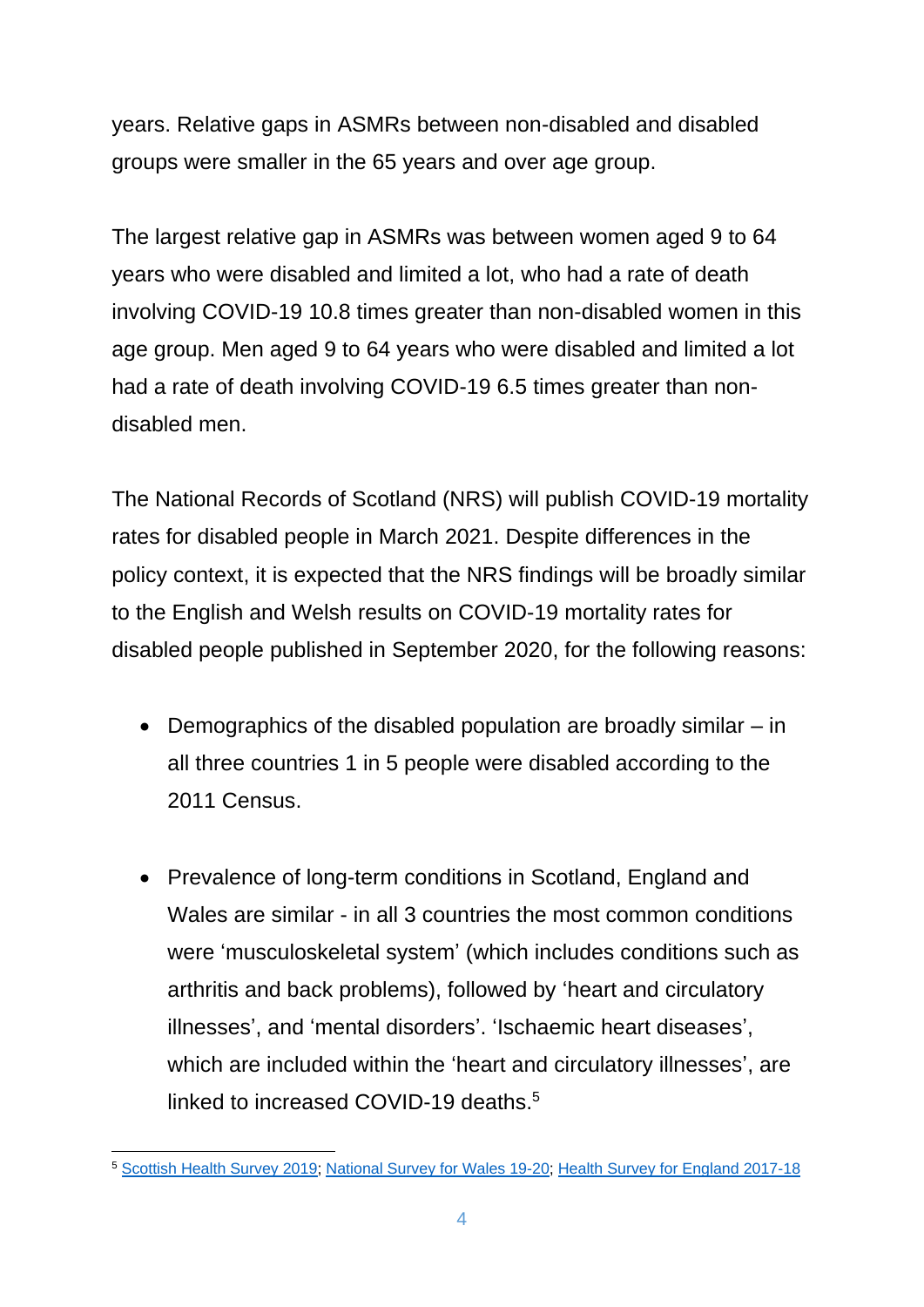- The demographic profile of deaths involving COVID-19 is similar in England, Wales and Scotland. People whose deaths involved COVID-19 were:
	- more likely to be aged 75+;
	- more likely to be a man;
	- more likely to experience multiple deprivation;
	- more likely to have a pre-existing medical condition.
- Frequency of types of pre-existing health conditions in deaths involving COVID-19 are similar for older people:

- In England and Wales, and also Scotland, the most common preexisting medical condition in deaths involving COVID-19 for **women aged 65+** was 'dementia and Alzheimer's disease' (34% in England and Wales vs. 38% in Scotland). This is followed by 'chronic respiratory diseases' (8% in England and Wales vs. 12% in Scotland).

- There were similar rates of 'ischaemic heart diseases' (5% in England and Wales vs 8% in Scotland) and 'cerebrovascular disease' (4% in England and Wales vs. 6% in Scotland).

- The most common main pre-existing conditions amongst **men aged 65+** in deaths involving COVID-19 in England and Wales and Scotland was 'dementia and Alzheimer's disease' (24% in England and Wales vs. 24% in Scotland), followed by 'ischaemic heart diseases' (15% in England and Wales vs. 21% in Scotland).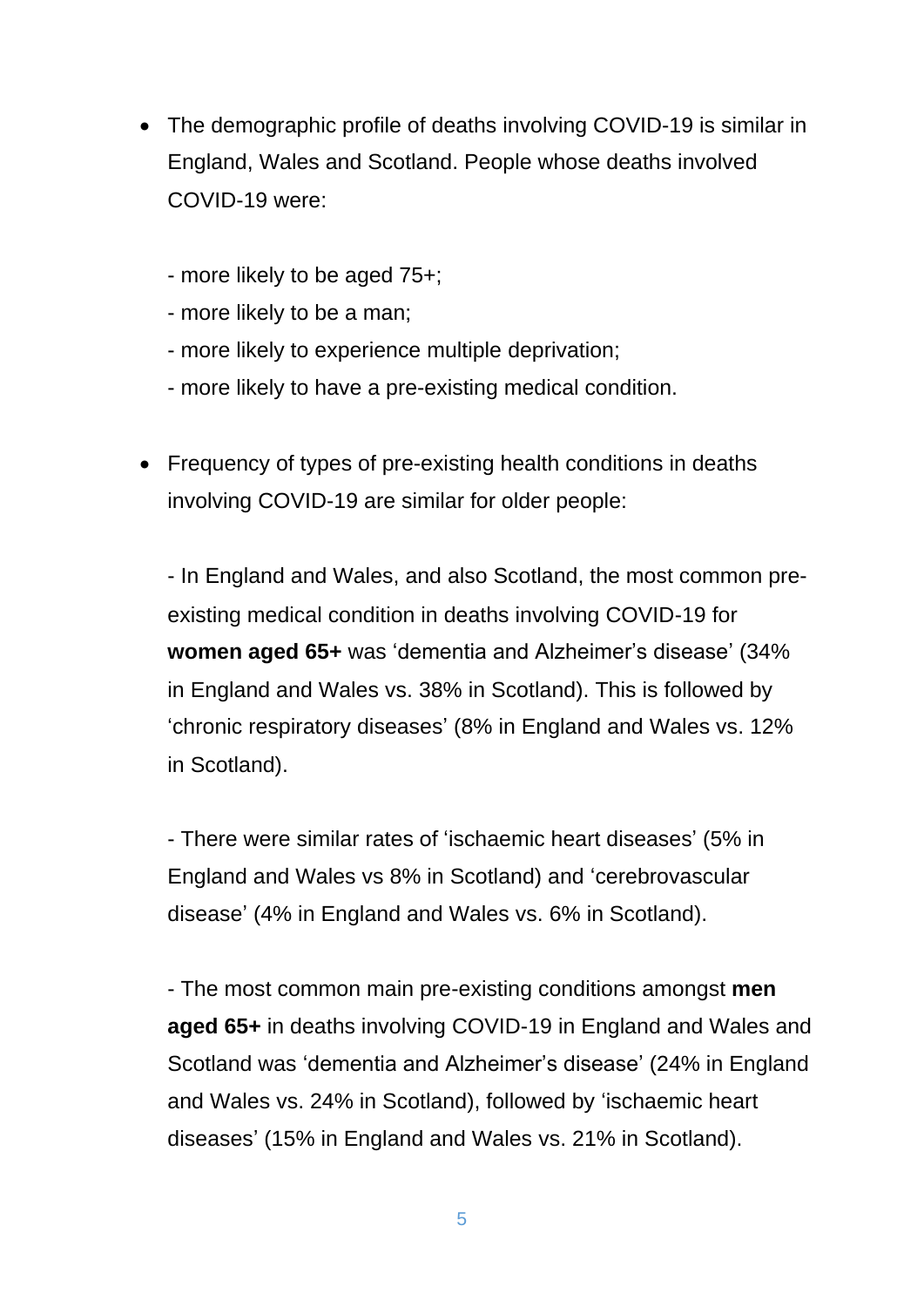- Rates of 'chronic lower respiratory diseases' were similar for men aged 65+ (8% in England and Wales vs. 9% in Scotland).

It is important to note that there were differences in the types of preexisting health conditions in deaths involving COVID-19 for people aged below 65.<sup>6</sup> Women in Scotland whose deaths have involved COVID-19 were more likely to have the pre-existing conditions of 'ischaemic heart diseases' and 'chronic lower respiratory diseases' than women aged under 65 in England and Wales, and both men and women were more likely to have pre-existing conditions of 'diabetes' and 'cirrhosis and other disease of the liver' than people aged under 65 in England and Wales. These patterns may be due to differences in underlying population health.

### **COVID-19 mortality rates and people with learning/intellectual disabilities**

This report also summarises findings on mortality rates for deaths involving COVID-19 amongst people with learning/intellectual disabilities. Research from The Scottish Learning Disabilities Observatory  $(SLDO)<sup>7</sup>$  has demonstrated that:

• People in the learning/intellectual disabilities population were more than 3 times more likely to die from COVID-19 than those in the general population.

<sup>&</sup>lt;sup>6</sup> As only 14% of total COVID-19 related deaths occur in the population aged below 75, these differences are unlikely to change the overall conclusions.

<sup>7</sup> COVID -19 | [Research projects | Scottish Learning Disabilities Observatory \(sldo.ac.uk\)](http://www.sldo.ac.uk/our-research/life-expectancy-and-mortality/covid-19/)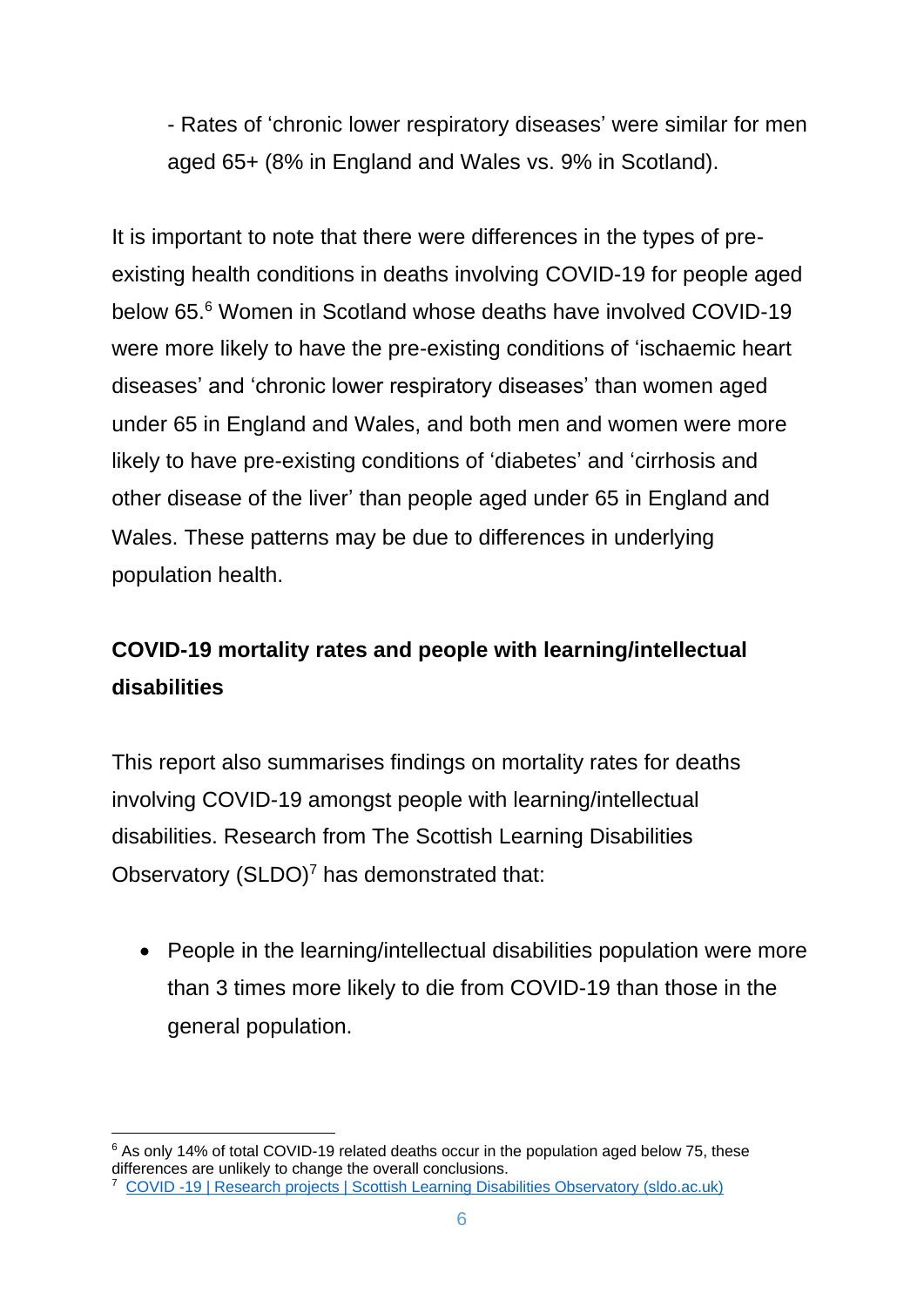- People with learning/intellectual disabilities were twice as likely as those in the general population to become infected with COVID-19.
- People with learning/intellectual disabilities were twice as likely to experience a severe outcome of COVID-19 infection, resulting in hospitalisation and/or death.

### **Wider impacts of COVID-19 on disabled people**

This report also summaries evidence from a range of disabled people's organisations. This evidence indicates that, alongside experiencing direct COVID-19 health impacts, disabled people are also experiencing a range of other harms:

- Disruption of routine health and social care due to the pandemic has had a disproportionately negative impact on disabled people, who are more likely to require such services.
- Disabled people, who were already more likely to be experiencing mental health problems prior to the pandemic, have experienced increased mental ill-health as a result of the pandemic.
- There are a number of accessibility issues for disabled people using public transport, shopping and eating out as a result of busier streets, one way systems, potential queuing and the requirement to physically distance.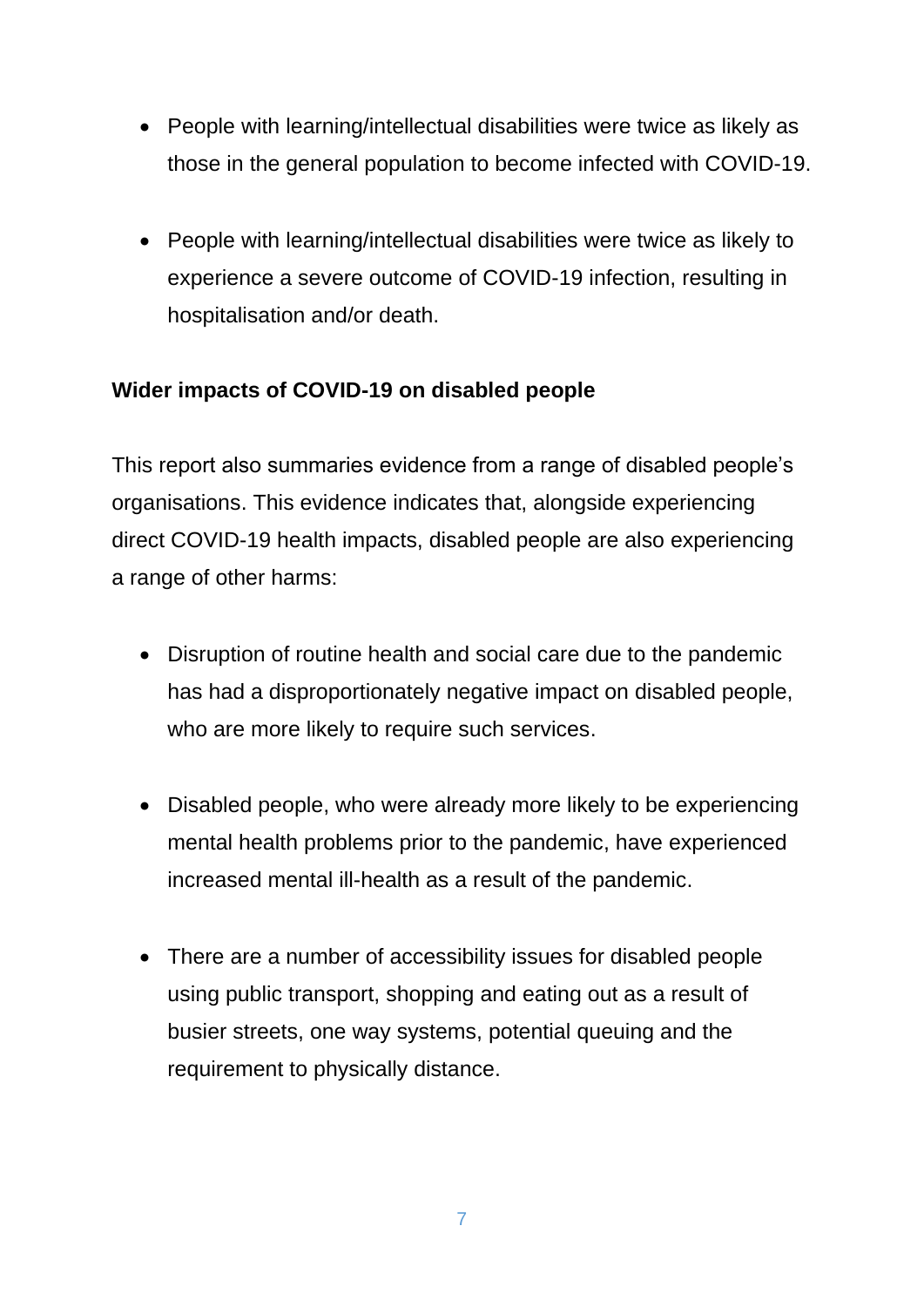- Disabled people, who were already more likely than non-disabled people to experience loneliness, have faced increased isolation as a result of the COVID-19 pandemic.
- There is evidence that disabled people, who are more likely to experience poverty, and more likely to work in sectors which have been hit hard by COVID-19, or not be employment, are facing increased debt and economic difficulties as a result of the COVID-19 pandemic.
- Disabled people have experienced issues with accessing food as a result of food shortages, gaps and delays in receiving shielding support and priority deliveries.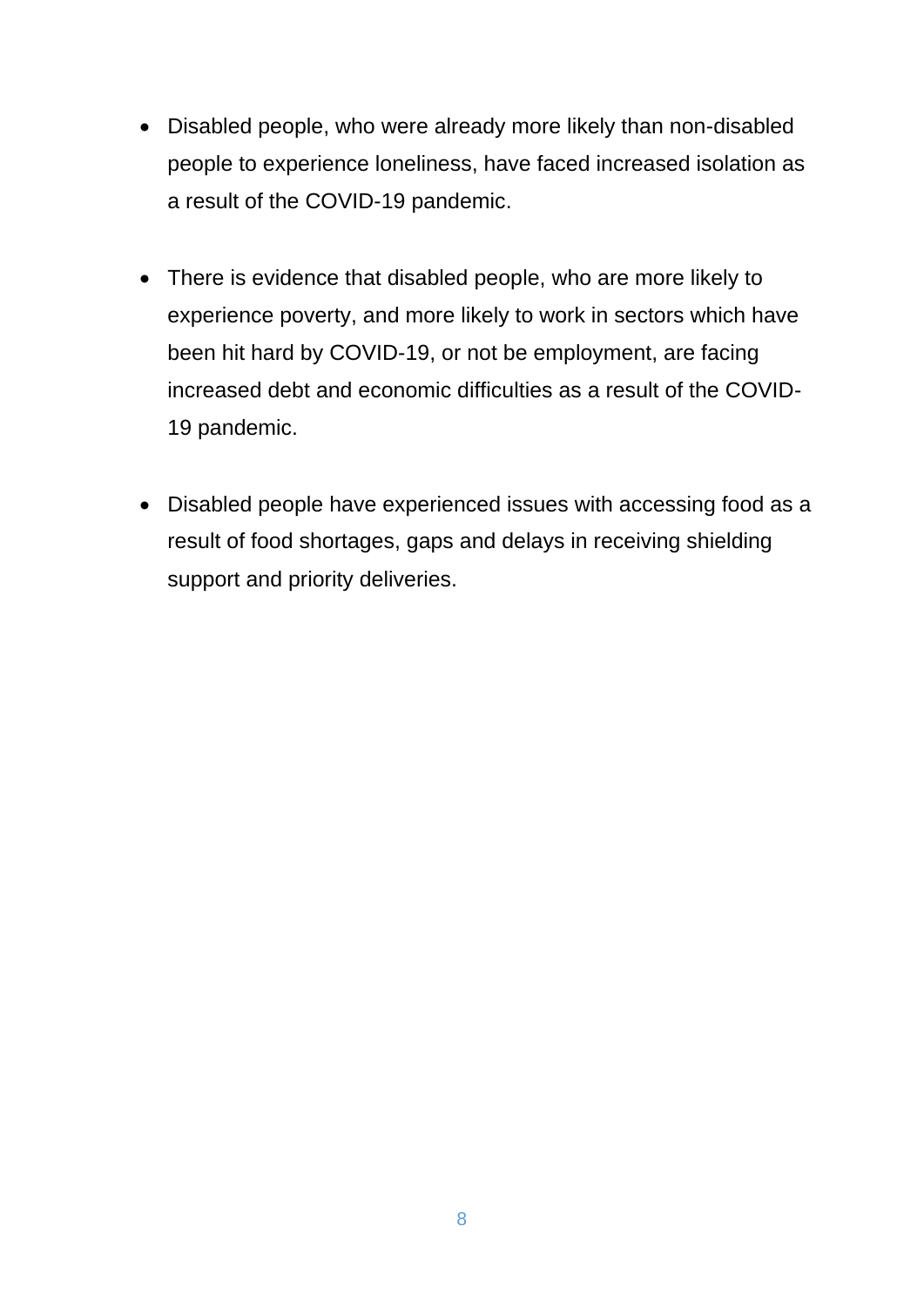#### <span id="page-8-0"></span>**Introduction**

This report uses demographic data and data on deaths involving COVID-19 to assess whether COVID-19 mortality rates for disabled people in Scotland are similar to rates in England and Wales. Mortality rates are a way of measuring the number of deaths (in this case involving COVID-19) in a particular population, scaled to the size of that population.<sup>8</sup> In this analysis we are interested in the number of disabled people whose deaths have involved COVID-19 out of a population of 100,000 disabled people.

The Scottish Government supports the 'social model' of disability, which sees the barriers created by society – such as negative attitudes towards disabled people, and inaccessible buildings, transport and communication – as the cause of disadvantage and exclusion, rather than the impairment itself.<sup>9</sup> However, it should be noted that as the social model is seldom used in the context of survey-based data collection, statistics using this definition are limited. Instead, the statistics cited here use the 'medical model' of disability, which views an individual as being disabled by their impairment.

#### **Impact of COVID-19 on mortality rate for disabled people**

Provisional analysis from the ONS, released in September 2020, demonstrated that after adjusting for region, population density, sociodemographic and household characteristics, the relative difference in

<sup>8</sup> E.g. number of deaths in 100,000 people.

<sup>9</sup> Find more information on the Social Model of Disability here: The Social Model of Disability | [Inclusion Scotland](https://inclusionscotland.org/socialmodelofdisability/)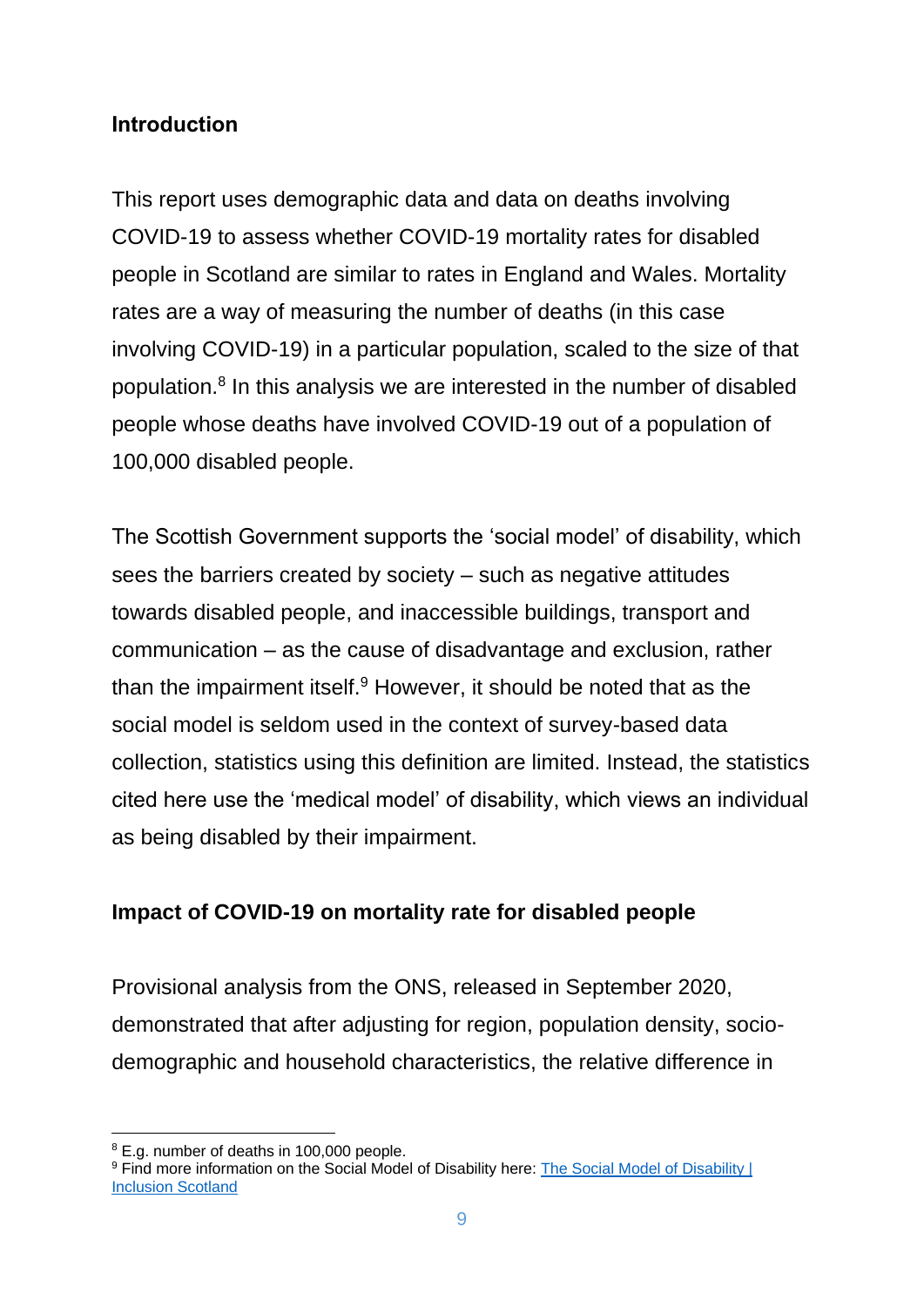mortality rates between those disabled and limited a lot and those nondisabled was 2.4 times higher for women and 2.0 times higher for men in England and Wales. <sup>10</sup> The analysis compared the risk of death involving COVID-19 according to a person's disability status, as recorded in the 2011 Census, and found that disabled people, including those with conditions relating to aging, made up almost 6 in 10 (59%) of all COVIDrelated deaths from  $2^{nd}$  March to 14<sup>th</sup> July 2020<sup>11</sup>.

When ONS considered the age-standardised mortality rates (ASMRs)<sup>12</sup> for deaths involving COVID-19 in England and Wales, they found that relative gaps in ASMRs between disabled and non-disabled men and women were largest amongst those aged 9 to 64 years. The largest relative gap was between women aged 9 to 64 years who were disabled and limited a lot who had a rate of death involving COVID-19 10.8 times greater than non-disabled women in this age group. Men aged 9 to 64 years who were disabled and limited a lot had a rate of death involving COVID-19 6.5 times greater than non-disabled men. Relative gaps in ASMRs between non-disabled and disabled groups were smaller in the 65 years and over age group. Men aged 65 years and over, who were disabled and limited a lot, were 2.4 times more likely and women were 3.1 times more likely to die than their counterparts who were nondisabled<sup>13</sup>

<sup>10</sup> [Coronavirus \(COVID-19\) related deaths by disability status, England and Wales -](https://www.ons.gov.uk/peoplepopulationandcommunity/birthsdeathsandmarriages/deaths/articles/coronaviruscovid19relateddeathsbydisabilitystatusenglandandwales/2marchto14july2020) Office for National [Statistics \(ons.gov.uk\)](https://www.ons.gov.uk/peoplepopulationandcommunity/birthsdeathsandmarriages/deaths/articles/coronaviruscovid19relateddeathsbydisabilitystatusenglandandwales/2marchto14july2020)

<sup>&</sup>lt;sup>11</sup> [Coronavirus \(COVID-19\) related deaths by disability status, England and Wales -](https://www.ons.gov.uk/peoplepopulationandcommunity/birthsdeathsandmarriages/deaths/articles/coronaviruscovid19relateddeathsbydisabilitystatusenglandandwales/2marchto14july2020) Office for National [Statistics \(ons.gov.uk\)](https://www.ons.gov.uk/peoplepopulationandcommunity/birthsdeathsandmarriages/deaths/articles/coronaviruscovid19relateddeathsbydisabilitystatusenglandandwales/2marchto14july2020)

 $\frac{1}{12}$  Age-standardised mortality rates (ASMRs) allow populations with different age profiles to be compared fairly. This is particularly important when considering mortality rates for disabled people because disability is more common amongst older people.

<sup>13</sup> [Coronavirus \(COVID-19\) related deaths by disability status, England and Wales -](https://www.ons.gov.uk/peoplepopulationandcommunity/birthsdeathsandmarriages/deaths/articles/coronaviruscovid19relateddeathsbydisabilitystatusenglandandwales/2marchto14july2020) Office for National [Statistics \(ons.gov.uk\)](https://www.ons.gov.uk/peoplepopulationandcommunity/birthsdeathsandmarriages/deaths/articles/coronaviruscovid19relateddeathsbydisabilitystatusenglandandwales/2marchto14july2020)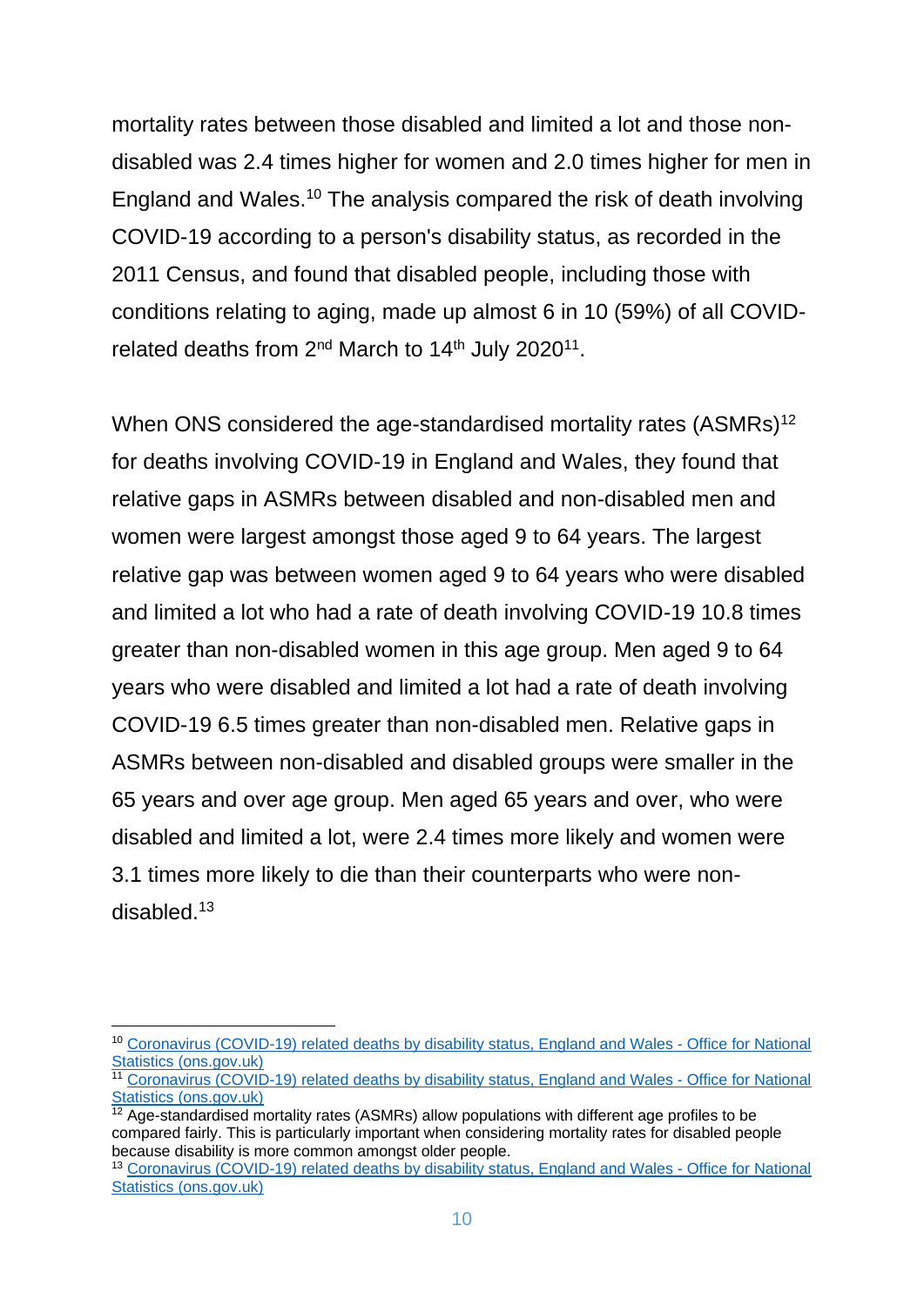It should be noted that new ONS estimates of COVID-related deaths in England by disability status covering the period between 24 January to 20 November 2020 was published in February 2021.<sup>14</sup> This analysis uses linked data from the 2011 Census, death registrations, and primary care and hospital records. The NRS work due to be published in March 2021 uses a similar model to the ONS analysis published in September 2020; using linked data from the 2011 Census and death registration data.

Our assessment is that the NRS results are likely to be similar to the ONS findings on England and Wales for the following reasons:

- Demographics of the disabled population are broadly similar in Wales/England and Scotland.
- Frequency of long term-conditions are similar in Scotland, England and Wales.
- Demographic profile of COVID related death is similar.
- Frequency of types of pre-existing health conditions involved in COVID deaths are similar for older people.

These reasons will be discussed in more detail in the following sections. Section 1 will begin by comparing the demographic profiles of the disabled populations of England/Wales and Scotland. It will then compare the frequency of long-term health conditions in Scotland, England and Wales.

<sup>&</sup>lt;sup>14</sup> See [Updated estimates of coronavirus \(COVID-19\) related deaths by disability status, England -](https://www.ons.gov.uk/peoplepopulationandcommunity/birthsdeathsandmarriages/deaths/articles/coronaviruscovid19relateddeathsbydisabilitystatusenglandandwales/24januaryto20november2020#age-standardised-rates-of-death-involving-covid-19-by-learning-disability-status) [Office for National Statistics \(ons.gov.uk\)](https://www.ons.gov.uk/peoplepopulationandcommunity/birthsdeathsandmarriages/deaths/articles/coronaviruscovid19relateddeathsbydisabilitystatusenglandandwales/24januaryto20november2020#age-standardised-rates-of-death-involving-covid-19-by-learning-disability-status)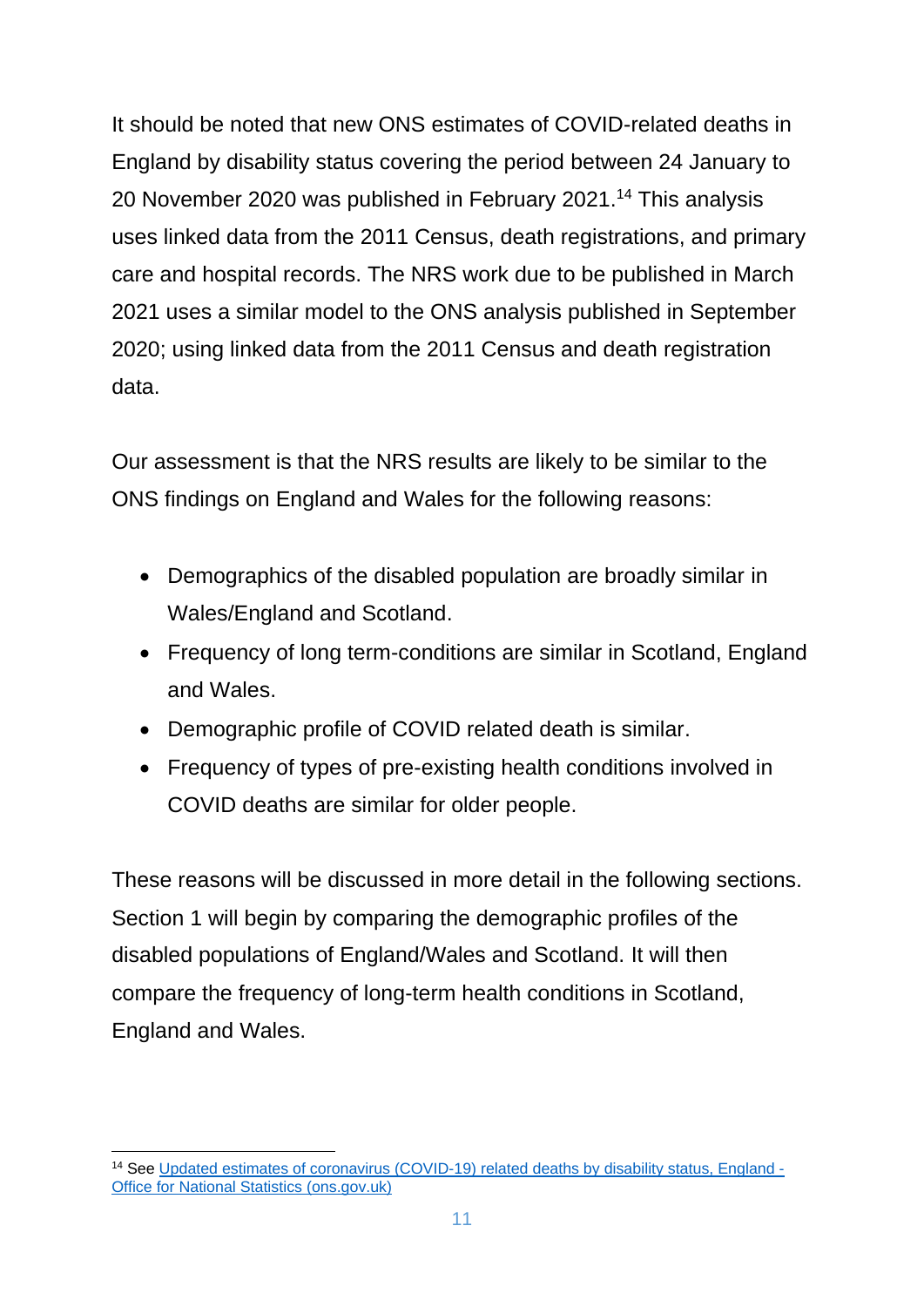Section 2 will move on to consider the demographic profile of COVID-19 deaths in England/Wales and Scotland, before moving on to consider the frequency of types of pre-existing health conditions involved in COVID deaths in England/Wales and Scotland. Section 2 then goes on to explain the weaknesses in the data, for example issues around the age of the most recent Census.

Section 3 will provide statistics on COVID-19 mortality rates for people with learning/intellectual disabilities in Scotland. Finally section 4 will consider the wider impacts of COVID-19 on disabled people in Scotland, including: non-COVID health and social care impacts; social impacts, and economic impacts. We will conclude by offering the next steps we are taking to better understand the impact COVID-19 is having on disabled people.

### <span id="page-11-0"></span>**1. Demographics of the disabled populations**

The proportion of the populations in England, Wales and Scotland with a disability were broadly similar, as at the 2011 Census. In England and Wales, nearly 1 in 5 (19% of the population) had a disability – 20% of women and 19% of men.<sup>15,16</sup> Similarly, 1 in 5 (20%) people living in Scotland had a disability  $-21\%$  of women and 18% of men.<sup>17</sup>

In addition, disabled people in all three countries are more likely to experience multiple deprivation. This is important to note because

<sup>&</sup>lt;sup>15</sup> Age Standardised

<sup>16</sup> [\[ARCHIVED CONTENT\] Release Edition Reference Tables -](https://webarchive.nationalarchives.gov.uk/20160108171259/http:/www.ons.gov.uk/ons/publications/re-reference-tables.html?edition=tcm%3A77-332941) ONS (nationalarchives.gov.uk)

<sup>17</sup> [Standard Outputs | Census Data Explorer | Scotland's Census](https://www.scotlandscensus.gov.uk/ods-web/standard-outputs.html)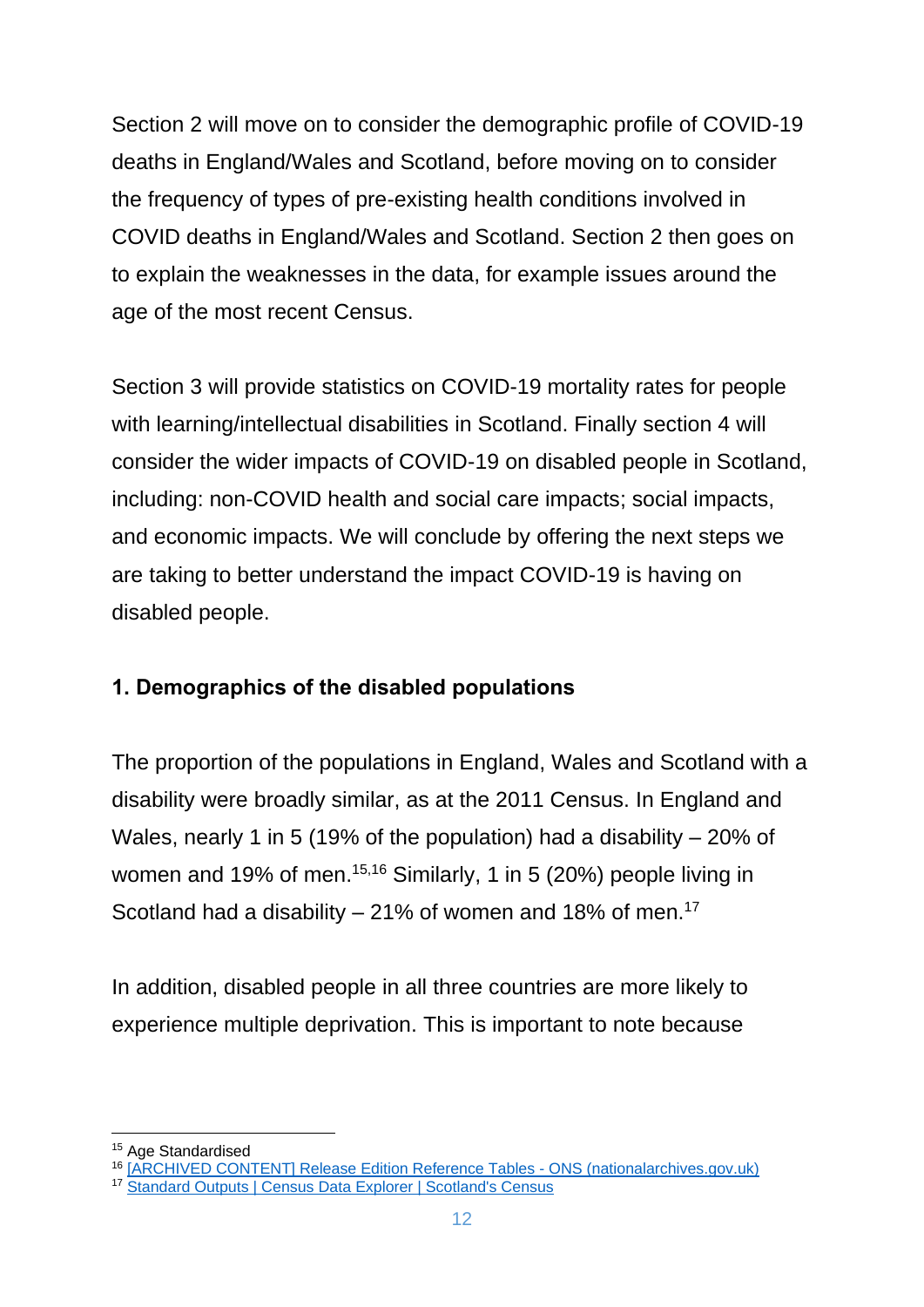experiencing multiple deprivation increases the risks associated with COVID-19.<sup>18</sup>

The 2019 Scottish Health Survey showed that adults (aged 16+) with a limiting long-term condition<sup>19</sup> were more likely to live in the most deprived 20% of areas in Scotland than those with non-limiting long-term conditions and those with no long-term conditions. Almost half (46%) of adults in the most deprived 20% reported limiting longstanding conditions compared with only a quarter (25%) of adults in the least deprived.<sup>20</sup>

In 2019-20, 45% of the population living in the 20% most deprived areas in Wales had a limiting longstanding illness, while only 27% living in the 20% least deprived area in Wales had a limiting longstanding illness.<sup>2122</sup>

In 2011, of the 10 local authorities in England with the highest percentage of residents experiencing limiting longstanding condition(s), nine were placed among the top third most deprived authorities in England, indicating the links between the relative deprivation of an area and the disabled status of its population.23,24

<sup>&</sup>lt;sup>18</sup> Socio-economically disadvantaged people are more likely to experience poorer mental and physical wellbeing, lower life satisfaction, and feelings of loneliness, all of which either have already been impacted by COVID or are likely to be impacted by an economic downturn and increased poverty. Age-standardised death rates for COVID-19 have been twice as high for people living in the 20% most-deprived areas compared to the 20% least deprived areas. See

[Covid+and+Inequalities+Final+Report+For+Publication+-+PDF.pdf \(www.gov.scot\)](https://www.gov.scot/binaries/content/documents/govscot/publications/research-and-analysis/2020/09/the-impacts-of-covid-19-on-equality-in-scotland/documents/full-report/full-report/govscot%3Adocument/Covid%2Band%2BInequalities%2BFinal%2BReport%2BFor%2BPublication%2B-%2BPDF.pdf) for more details.  $\frac{19}{19}$  The Equality Act 2010 harmonised guidance defines someone as being disabled if they have a longstanding condition (lasting or expecting to last for 12 months or more) which reduces\limits their ability to carry-out-day-to-day activities, see more: [Measuring disability for the Equality Act 2010](https://gss.civilservice.gov.uk/policy-store/measuring-disability-for-the-equality-act-2010/)  [harmonisation guidance –](https://gss.civilservice.gov.uk/policy-store/measuring-disability-for-the-equality-act-2010/) GSS (civilservice.gov.uk)

<sup>20</sup> Scottish Health Survey - [gov.scot \(www.gov.scot\)](https://www.gov.scot/collections/scottish-health-survey/)

<sup>&</sup>lt;sup>21</sup> [General health and illness by WIMD deprivation quintile \(gov.wales\)](https://statswales.gov.wales/Catalogue/National-Survey-for-Wales/Population-Health/Adult-general-health-and-illness/genhealthillness-by-wimddeprivation)

 $22$  It is important to note that area deprivation is measured differently in Wales and Scotland, so the 20% most deprived are not necessarily equivalent.

<sup>&</sup>lt;sup>23</sup> Disability in England and Wales - [Office for National Statistics \(ons.gov.uk\)](https://www.ons.gov.uk/peoplepopulationandcommunity/healthandsocialcare/disability/articles/disabilityinenglandandwales/2013-01-30)

 $24$  It is worth noting that health inequality is higher for women and men aged 35-79 in Scotland than in England and Wales, see: [UK trends -](https://www.scotpho.org.uk/comparative-health/health-inequalities/data/uk-trends/) ScotPHO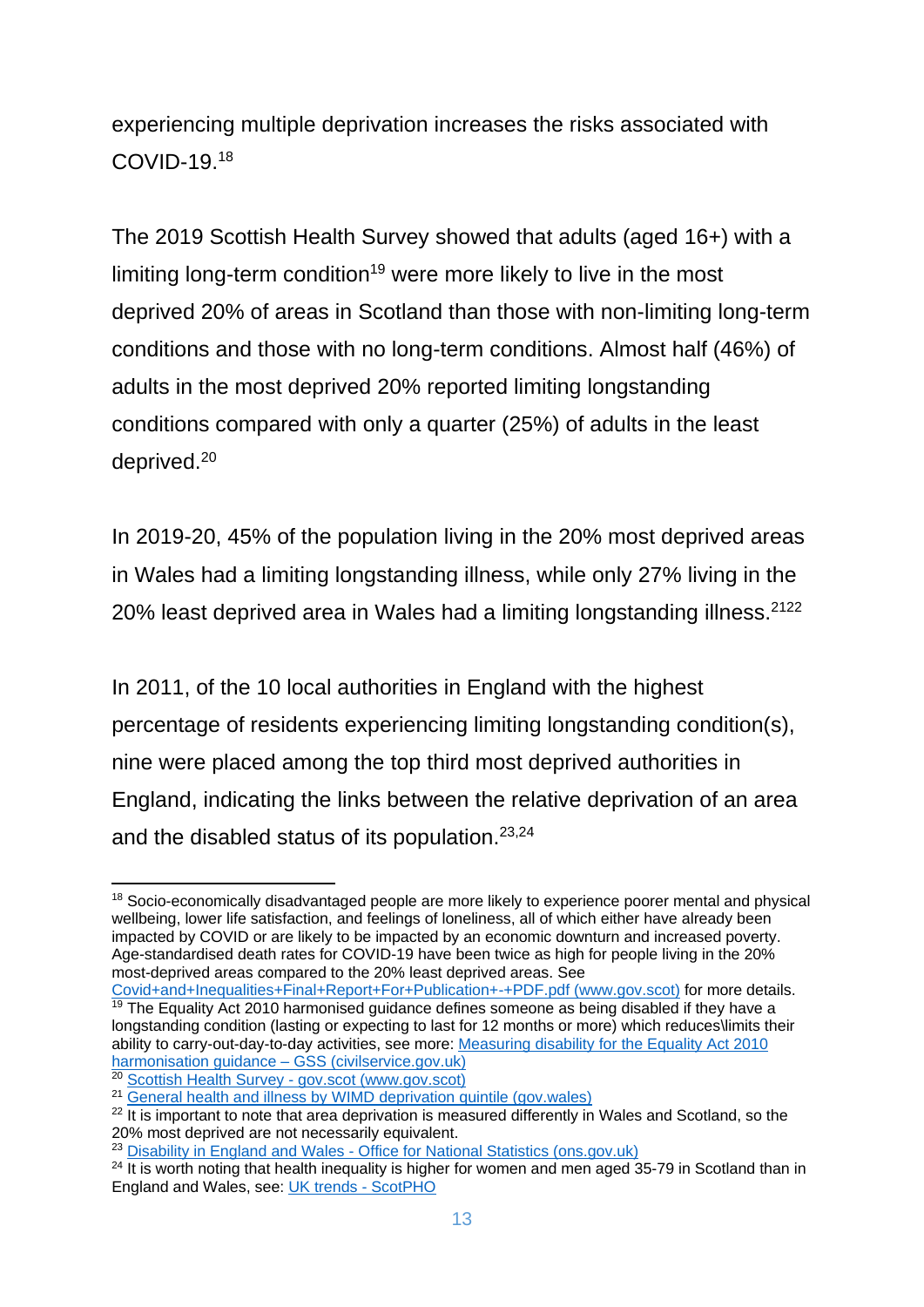### **1.1 Prevalence of long- term health conditions**

### **Figure 1: Prevalence of long-term health conditions (grouped), Scotland, England and Wales<sup>2526</sup>**



### **Sources: [Scottish Health Survey 2019;](https://www.gov.scot/publications/scottish-health-survey-2019-supplementary-tables/) [National Survey for Wales](https://statswales.gov.wales/Catalogue/National-Survey-for-Wales/Population-Health/Adult-general-health-and-illness/genhealthillnessadditional-by-year)  [19-20;](https://statswales.gov.wales/Catalogue/National-Survey-for-Wales/Population-Health/Adult-general-health-and-illness/genhealthillnessadditional-by-year) [Health Survey for England 2017-18](https://digital.nhs.uk/data-and-information/publications/statistical/health-survey-for-england/2018)<sup>27</sup>**

 $25$  Please note these findings refer to long term health conditions rather than limiting long- term conditions. The Equality Act 2010 harmonised guidance defines someone as being disabled if they have a longstanding condition (lasting or expecting to last for 12 months or more) which reduces\limits their ability to carry-out-day-to-day activities. Data on limiting long- term conditions was not available for all countries.

<sup>&</sup>lt;sup>26</sup> Please note that findings have been grouped in order to ensure comparability across surveys. Heart and Circulatory conditions includes Stroke/cerebral haemorrhage/thrombosis, Heart attack, angina Hypertension/high blood pressure/other blood pressure problem, Other heart problems,

Piles/haemorrhoids, Varicose veins/phlebitis in lower extremities, Other blood vessels/embolic. Endocrine and Metabolic diseases includes Diabetes and Other endocrine and metabolic complaints.  $27$  It is important to note that data for these surveys were collected at different times. Data for the Scottish Health Survey was collected from January to December 2019; data for the National Survey for Wales was collected in April 2019 to March 2020, and data for the Health Survey for England covers the period January to December 2018. All three surveys define a respondent as having a longterm health condition if they answer 'yes' to the question: "Do you have a physical or mental health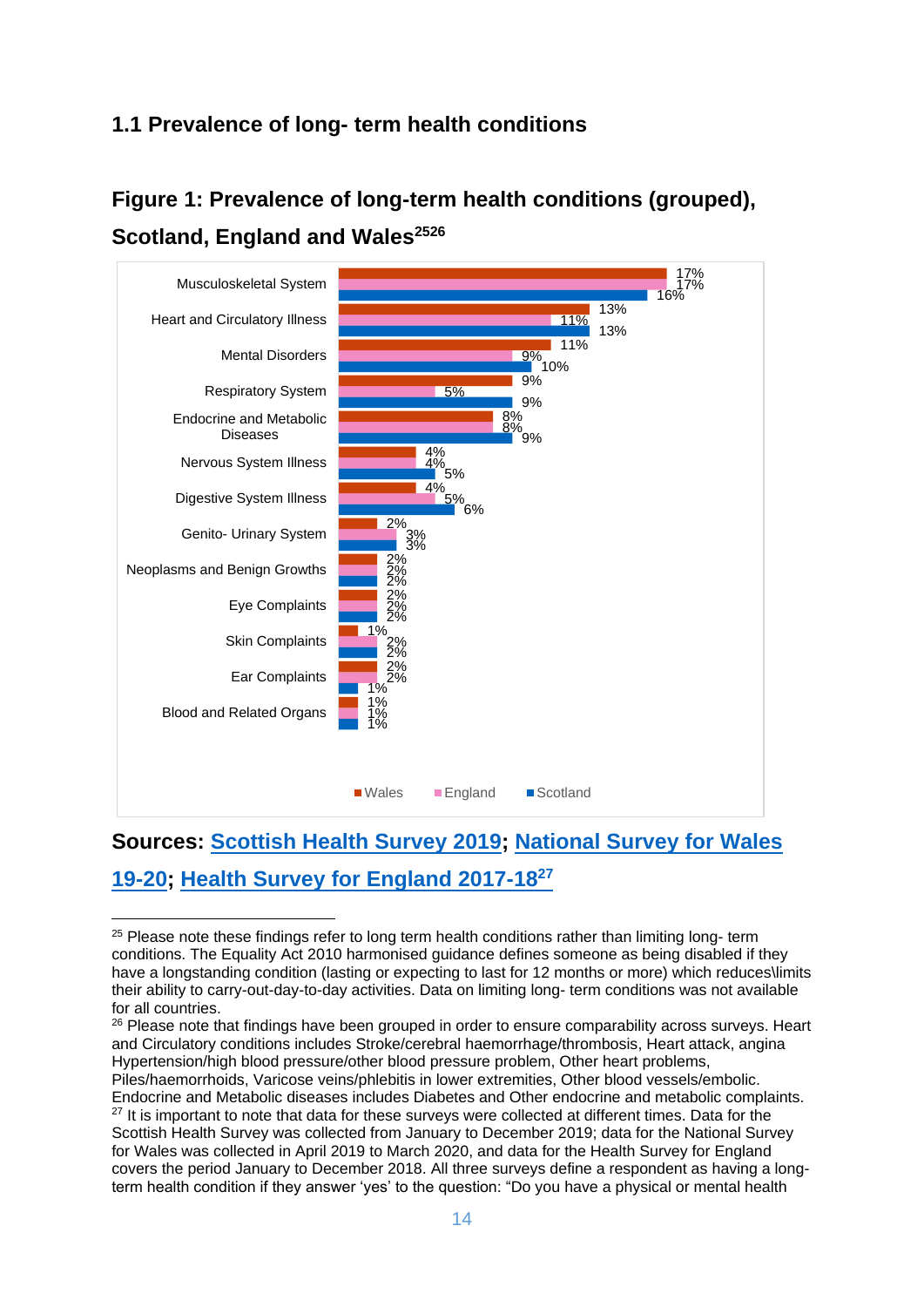Figure 1, above, shows that the prevalence of long-term health conditions in Scotland, England and Wales are similar. In all three countries, the most common conditions were 'musculoskeletal system' (which includes conditions such as arthritis and back problems), followed by 'heart and circulatory illnesses', and 'mental disorders'. However, it does appear that 'heart and circulatory illnesses' and 'respiratory system conditions' were slightly more common in Scotland (and Wales) than in England. 'Ischaemic heart diseases', which are included within 'heart and circulatory illnesses', are linked to COVID-19 deaths.

### <span id="page-14-0"></span>**2. Demographic profile of COVID-19 deaths**

Table 1, below, demonstrates that the demographic profile of COVID-19 deaths are similar in Scotland and England and Wales. People whose deaths involved COVID-19 were:

- more likely to be aged 75+;
- more likely to be a man;
- more likely to experience multiple deprivation;
- More likely to have a pre-existing medical condition.

condition or illness lasting, or expected to last, 12 months or more?". Respondents were then given the opportunity to list up to six longstanding conditions.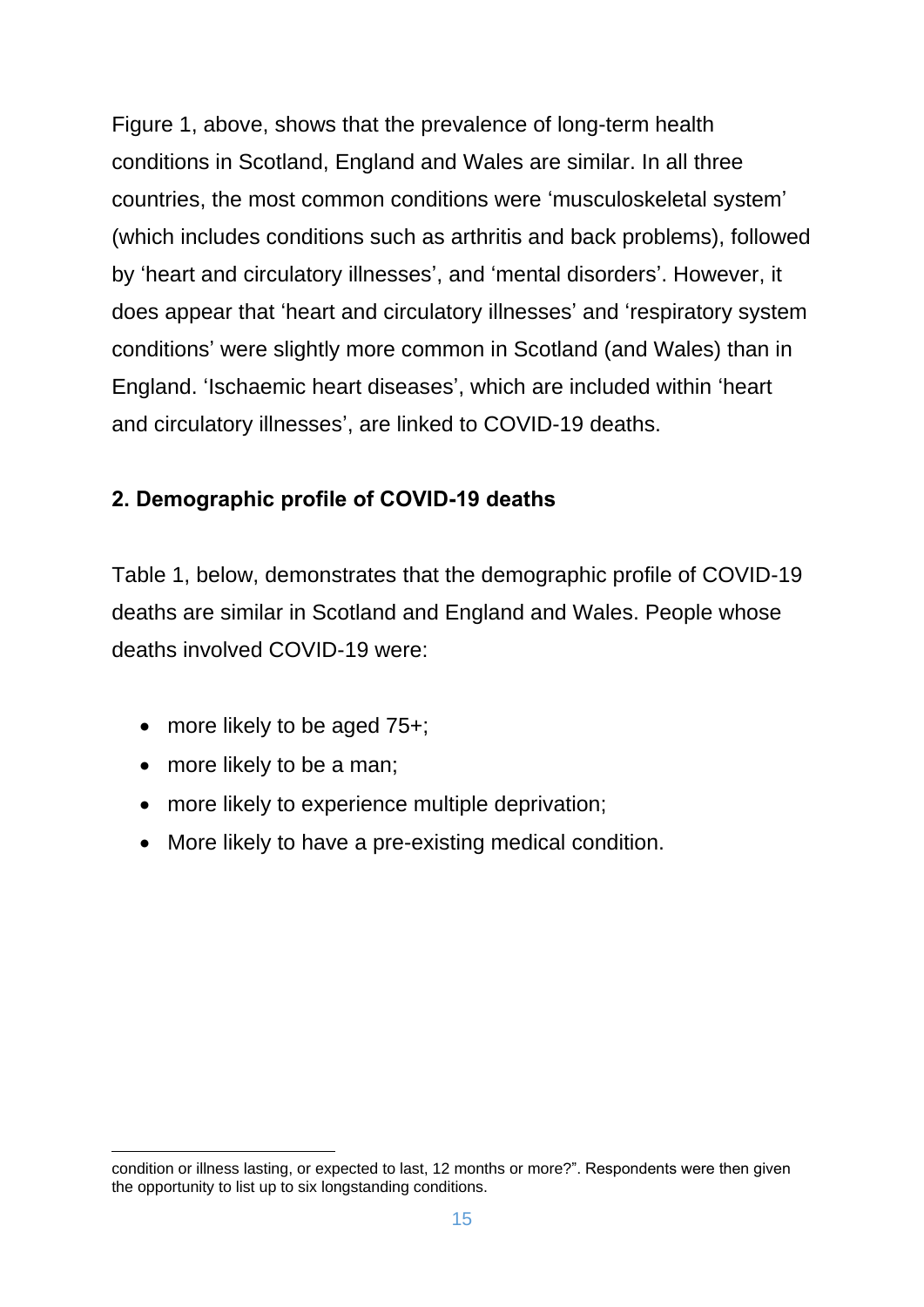## **Table 1: Demographic profile of COVID-19 deaths, Scotland, England and Wales**

|                 | Scotland                          | <b>England and Wales</b>                |
|-----------------|-----------------------------------|-----------------------------------------|
| Age             | In week 25 to 31 January          | In week ending 29 <sup>th</sup> January |
|                 | 2021 (week 4):                    | 2021 (week 4):                          |
|                 | 68% of deaths involving           | 72.7% of deaths involving               |
|                 | COVID-19 aged $75 + .28$          | COVID-9 amongst people aged             |
|                 |                                   | $75 + .29$                              |
| <b>Sex</b>      | 51.2% of all deaths               | 54.5% of all deaths involving           |
|                 | involving COVID-19 were           | COVID-19 deaths were amongst            |
|                 | amongst men. <sup>30</sup>        | men. $31$                               |
|                 |                                   |                                         |
| <b>Multiple</b> | Most deprived 20% of              | Most deprived areas have                |
| deprivation     | areas 2.2 times higher            | between 2 and 3 times higher            |
|                 | COVID-19 mortality rate           | COVID-19 mortality rate than the        |
|                 | than the least deprived. $32$     | least deprived areas. <sup>33</sup>     |
| Pre-            | 93% of deaths between             | 91.1% of deaths between March           |
| existing        | March and December 2020           | and June 2020 had at least one          |
| condition       | had at least one pre-             | pre-existing condition. <sup>35</sup>   |
|                 | existing condition. <sup>34</sup> |                                         |

<sup>&</sup>lt;sup>28</sup> [Deaths involving coronavirus \(COVID-19\) in Scotland, Week 4: Report \(nrscotland.gov.uk\)](https://www.nrscotland.gov.uk/files/statistics/covid19/covid-deaths-21-report-week-04.pdf)

<sup>&</sup>lt;sup>29</sup> Deaths registered weekly [in England and Wales, provisional -](https://www.ons.gov.uk/peoplepopulationandcommunity/birthsdeathsandmarriages/deaths/bulletins/deathsregisteredweeklyinenglandandwalesprovisional/weekending29january2021) Office for National Statistics [\(ons.gov.uk\)](https://www.ons.gov.uk/peoplepopulationandcommunity/birthsdeathsandmarriages/deaths/bulletins/deathsregisteredweeklyinenglandandwalesprovisional/weekending29january2021)

<sup>&</sup>lt;sup>30</sup> [Deaths involving coronavirus \(COVID-19\) in Scotland, Week 2: Report](https://www.nrscotland.gov.uk/files/statistics/covid19/covid-deaths-21-report-week-02.pdf) (nrscotland.gov.uk) <sup>31</sup> [Deaths registered weekly in England and Wales, provisional -](https://www.ons.gov.uk/peoplepopulationandcommunity/birthsdeathsandmarriages/deaths/bulletins/deathsregisteredweeklyinenglandandwalesprovisional/weekending29january2021) Office for National Statistics [\(ons.gov.uk\)](https://www.ons.gov.uk/peoplepopulationandcommunity/birthsdeathsandmarriages/deaths/bulletins/deathsregisteredweeklyinenglandandwalesprovisional/weekending29january2021)

<sup>32</sup> [Deaths involving coronavirus \(COVID-19\) in Scotland, Week 2: Report \(nrscotland.gov.uk\)](https://www.nrscotland.gov.uk/files/statistics/covid19/covid-deaths-21-report-week-02.pdf)

<sup>33</sup> [Deaths involving COVID-19 by local area and socioeconomic](https://www.ons.gov.uk/peoplepopulationandcommunity/birthsdeathsandmarriages/deaths/bulletins/deathsinvolvingcovid19bylocalareasanddeprivation/deathsoccurringbetween1marchand31may2020) deprivation - Office for National [Statistics \(ons.gov.uk\)](https://www.ons.gov.uk/peoplepopulationandcommunity/birthsdeathsandmarriages/deaths/bulletins/deathsinvolvingcovid19bylocalareasanddeprivation/deathsoccurringbetween1marchand31may2020)

<sup>34</sup> [Deaths involving coronavirus \(COVID-19\) in Scotland, Week 2: Report \(nrscotland.gov.uk\)](https://www.nrscotland.gov.uk/files/statistics/covid19/covid-deaths-21-report-week-02.pdf)

<sup>35</sup> [Deaths involving COVID-19, England and Wales -](https://www.ons.gov.uk/peoplepopulationandcommunity/birthsdeathsandmarriages/deaths/bulletins/deathsinvolvingcovid19englandandwales/deathsoccurringinjune2020) Office for National Statistics (ons.gov.uk)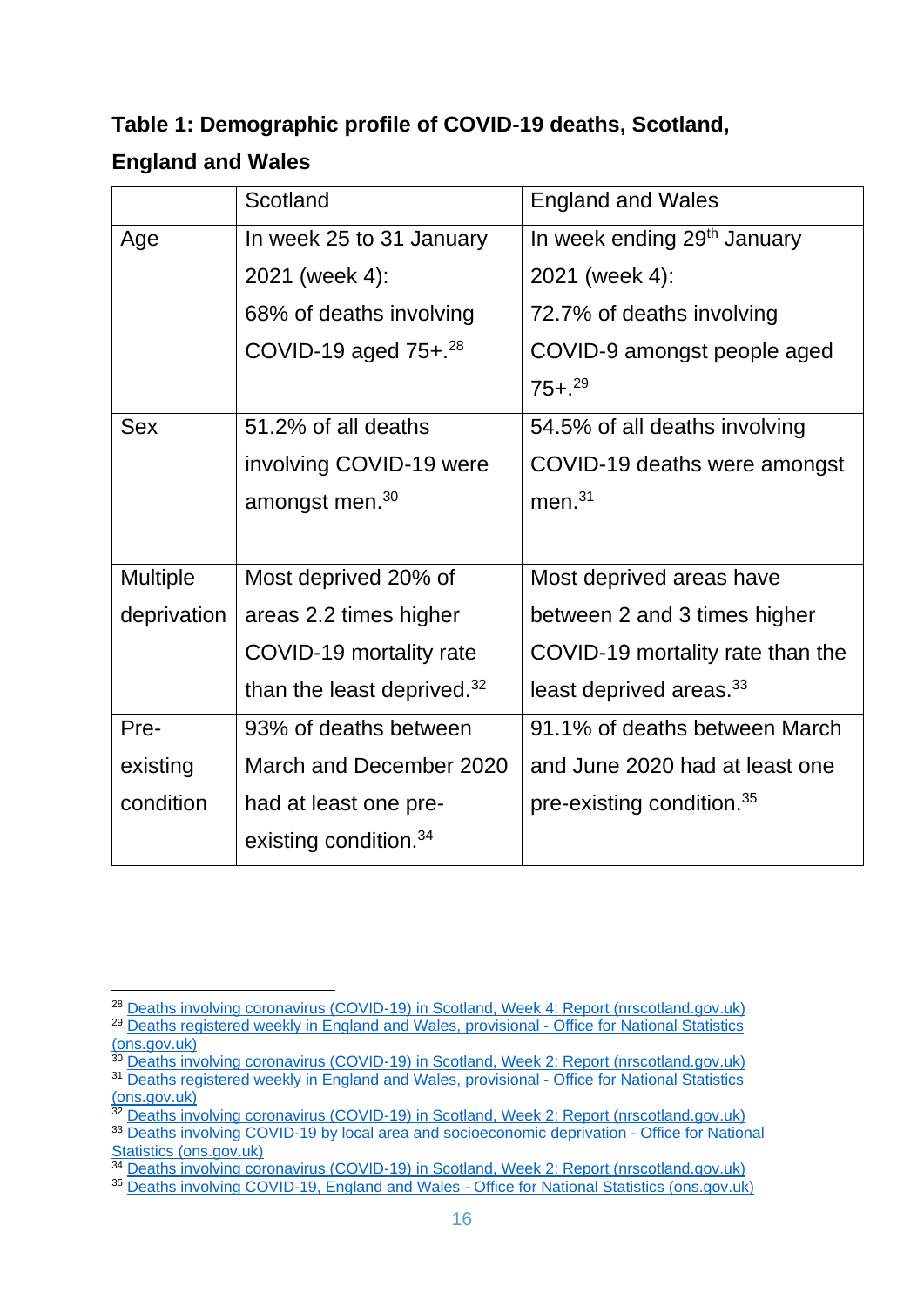### <span id="page-16-0"></span>**2.1 Frequency of types of health conditions in deaths involving COVID-19 in Scotland, England and Wales<sup>36</sup>**

Disabled people have a range of limiting long-term physical health conditions, such as those affecting the heart and respiratory system, which are linked to increased vulnerability to COVID-19.<sup>37</sup> The figures discussed below demonstrate the main pre-existing medical conditions in deaths involving COVID-19, broken down by age and sex.

### **Figure 2: Main pre-existing medical conditions in deaths involving COVID-19**



**Sources: [Deaths involving coronavirus \(COVID-19\) in Scotland,](https://www.nrscotland.gov.uk/files/statistics/covid19/covid-deaths-21-report-week-02.pdf)  [Week 2: Report \(nrscotland.gov.uk\);](https://www.nrscotland.gov.uk/files/statistics/covid19/covid-deaths-21-report-week-02.pdf) [Deaths involving COVID-19,](https://www.ons.gov.uk/peoplepopulationandcommunity/birthsdeathsandmarriages/deaths/datasets/deathsinvolvingcovid19englandandwales)  England and Wales - [Office for National Statistics \(ons.gov.uk\)](https://www.ons.gov.uk/peoplepopulationandcommunity/birthsdeathsandmarriages/deaths/datasets/deathsinvolvingcovid19englandandwales) (June 2020)<sup>38</sup> <sup>39</sup>**

<sup>&</sup>lt;sup>36</sup> ONS data on COVID-19 deaths is reported for England and Wales combined.

<sup>&</sup>lt;sup>37</sup> See the Scottish Health Survey 2019 for more information on the prevalence of limiting

longstanding conditions amongst disabled adults: [Scottish Health Survey 2019: supplementary tables](https://www.gov.scot/publications/scottish-health-survey-2019-supplementary-tables/)  - [gov.scot \(www.gov.scot\)](https://www.gov.scot/publications/scottish-health-survey-2019-supplementary-tables/)

<sup>&</sup>lt;sup>38</sup> Conditions included in 'Other' are for example hypertensive diseases, cancer, Parkinson's disease, cirrhosis and other diseases of liver and heart failure.

 $39$  For Scotland, data represents deaths between 1<sup>st</sup> March and 31<sup>st</sup> December 2020, and for England and Wales, data represents deaths between March and June 2020. ONS have since not been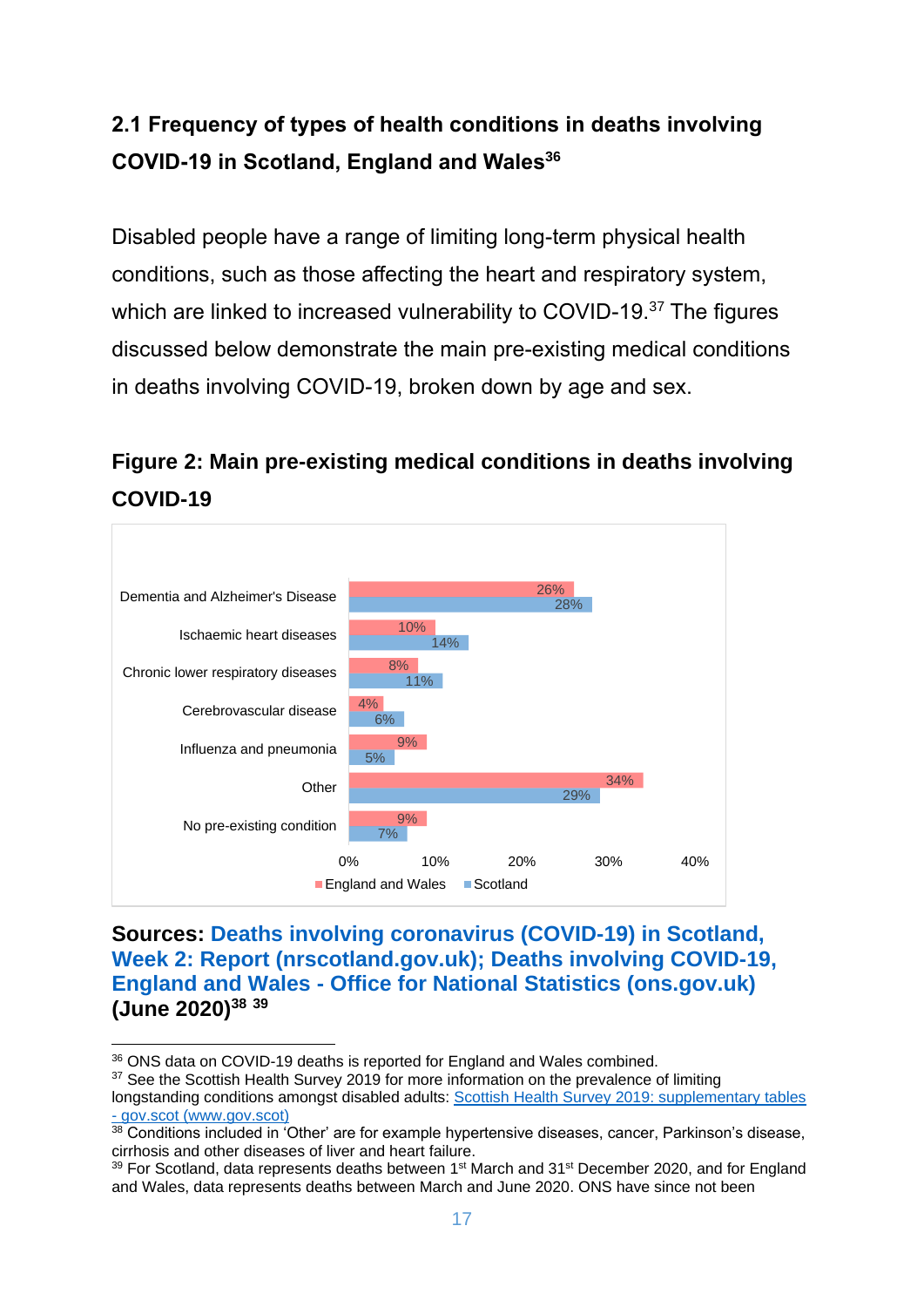'Deaths involving COVID in Scotland (monthly analysis)' <sup>40</sup> shows that, of the 6,834 deaths occurring between March and December 2020, 93% (6,372) of people who died had at least one pre-existing condition. This is very similar to England and Wales where, of the 50,335 deaths involving COVID-19, 91% (45,859) of people who died had at least one pre-existing health condition.

In Scotland, the most common pre-existing condition amongst those who died of COVID-19 between March and November 2020 was 'dementia and Alzheimer's disease', accounting for more than a quarter (28%) of all deaths involving COVID-19 (see figure 2 above). Similarly, in England and Wales, the most common pre-existing condition amongst those who died of COVID-19 was 'dementia and Alzheimer's disease', also accounting for more than a quarter (26%) of all deaths involving COVID-19 (see figure 2 above). It's worth noting here that 'dementia and Alzheimer's disease' is more common in the older population, so age may be a factor in these deaths as well as pre-existing condition.

It should be noted that the NRS death registration figures are produced using the same definition as those published by the ONS (for England and Wales) so are broadly comparable. However, the data for England and Wales dates from June 2020<sup>41</sup> whereas the Scottish data dates from December 2020. We are assuming that the same patterns continued in England and Wales. In addition, while ONS provide data on all pre-

producing breakdowns of COVID-10 deaths by pre-existing conditions due to low death rates posing disclosure risks. For more information, see COVID-19 deaths broken down by underlying health condition - [Office for National Statistics \(ons.gov.uk\).](https://www.ons.gov.uk/aboutus/transparencyandgovernance/freedomofinformationfoi/covid19deathsbrokendownbyunderlyinghealthcondition)

<sup>40</sup> [Deaths involving coronavirus \(COVID-19\) in Scotland, Week 2: Report \(nrscotland.gov.uk\)](https://www.nrscotland.gov.uk/files/statistics/covid19/covid-deaths-21-report-week-02.pdf)

<sup>&</sup>lt;sup>41</sup> For Scotland, data represents deaths between 1<sup>st</sup> March and 31<sup>st</sup> December 2020, and for England and Wales, data represents deaths between March and June 2020. ONS have since not been producing breakdowns of COVID-10 deaths by pre-existing conditions due to low death rates posing disclosure risks. For more information, see [COVID-19 deaths broken down by underlying health](https://www.ons.gov.uk/aboutus/transparencyandgovernance/freedomofinformationfoi/covid19deathsbrokendownbyunderlyinghealthcondition)  condition - [Office for National Statistics \(ons.gov.uk\).](https://www.ons.gov.uk/aboutus/transparencyandgovernance/freedomofinformationfoi/covid19deathsbrokendownbyunderlyinghealthcondition)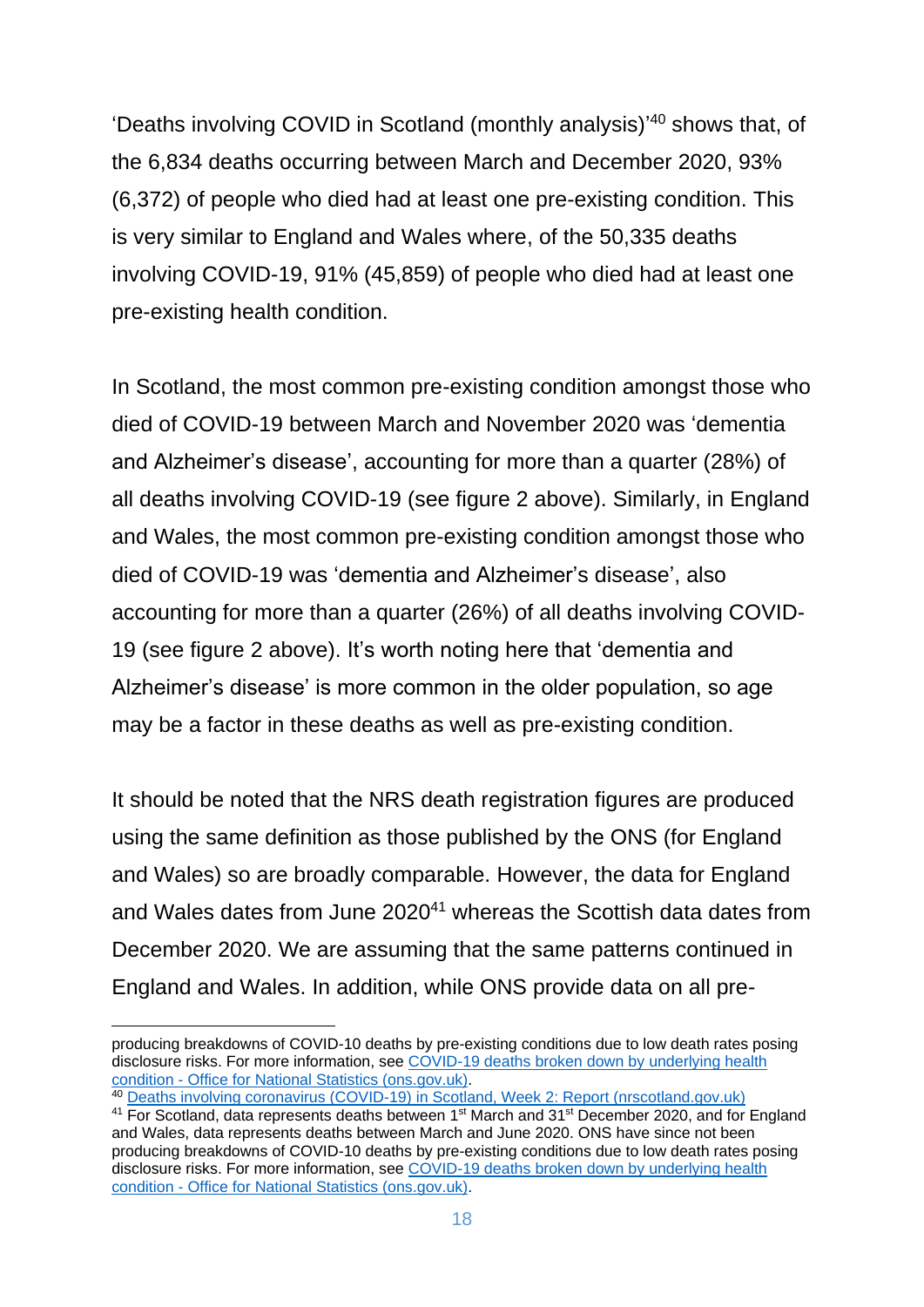existing conditions involved in COVID-19 deaths, NRS provide details only for the main pre-existing conditions involved in COVID-19 deaths.

This data is for all people. To investigate this further we looked at the difference between older and younger men and older and younger women.

**Figure 3: Main pre-existing medical conditions among women aged under 65 in deaths involving COVID-19**



**Sources: [Deaths involving coronavirus \(COVID-19\) in Scotland,](https://www.nrscotland.gov.uk/files/statistics/covid19/covid-deaths-21-report-week-02.pdf)  [Week 2: Report \(nrscotland.gov.uk\);](https://www.nrscotland.gov.uk/files/statistics/covid19/covid-deaths-21-report-week-02.pdf) [Deaths involving COVID-19,](https://www.ons.gov.uk/peoplepopulationandcommunity/birthsdeathsandmarriages/deaths/datasets/deathsinvolvingcovid19englandandwales)  England and Wales - [Office for National Statistics \(ons.gov.uk\)](https://www.ons.gov.uk/peoplepopulationandcommunity/birthsdeathsandmarriages/deaths/datasets/deathsinvolvingcovid19englandandwales) (June 2020)**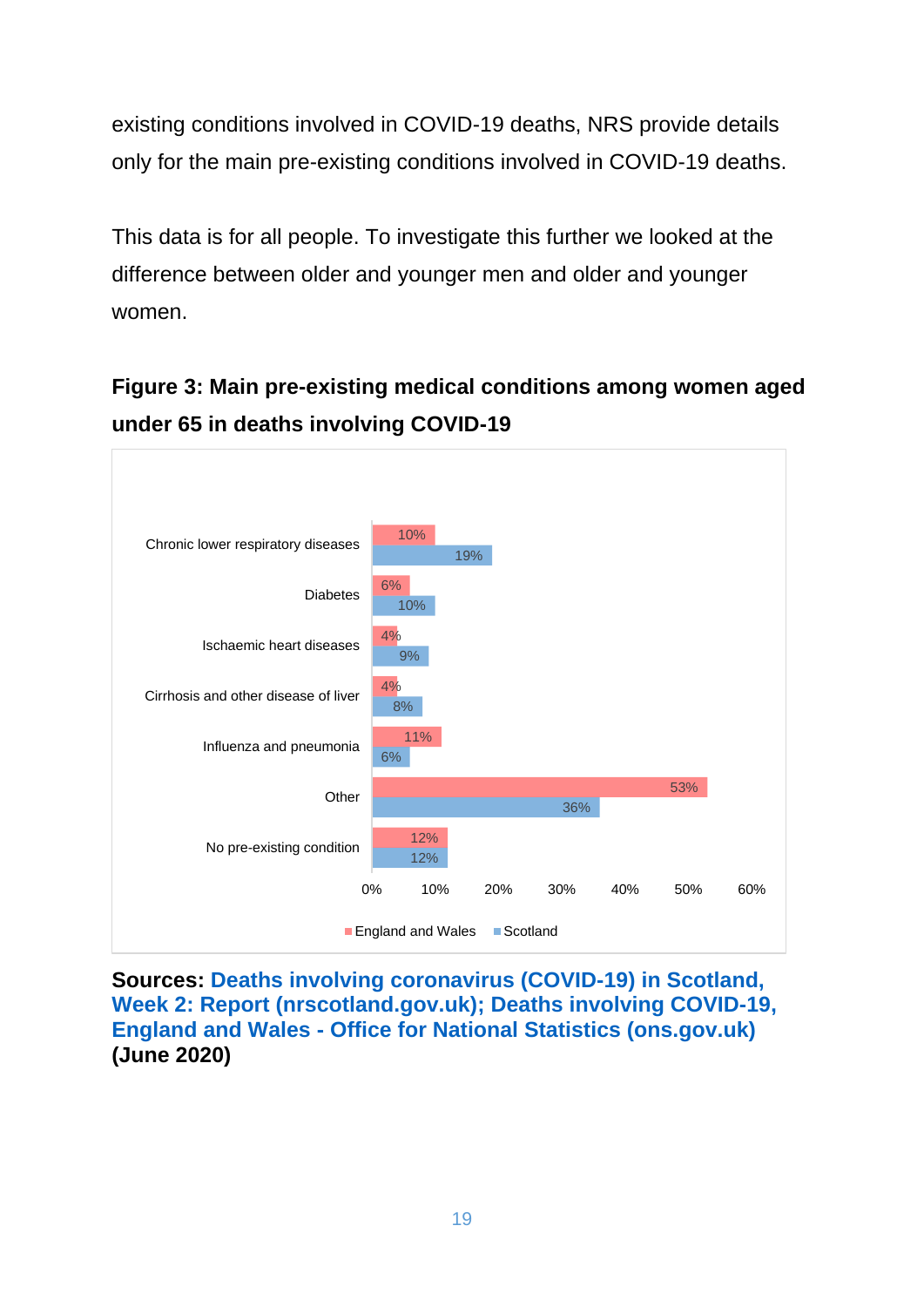Figure 3, above, shows the main pre-existing medical conditions in deaths involving COVID-19 among women aged under 65.<sup>42</sup> The main pre-existing conditions in deaths involving COVID-19 in Scotland among women aged under 65 were 'chronic lower respiratory diseases' (19%), and this proportion was almost double that of England and Wales (10%). The next most common pre-existing condition in Scotland was 'diabetes' (10%), and again this proportion was higher than England and Wales (6%). 'Ischaemic heart diseases' were the third most common preexisting condition in deaths involving COVID-19 amongst women aged under 65 in Scotland (9%), and this was higher than England and Wales (4%). In Scotland 'cirrhosis and other disease of the liver' was present in 8% of deaths involving COVID-19 amongst women aged under 65, which was double the rate in England and Wales (4%).

'Influenza and pneumonia' were the main pre-existing conditions involved in deaths involving COVID-19 in England and Wales among women aged under 65 (in 11% of deaths), but this was only the fifth most common condition in COVID deaths in Scotland (in 6% of deaths). In addition, the proportion of 'other' conditions in deaths involving COVID-19 amongst women aged under 65 was substantially higher in England and Wales (53%) than Scotland (36%).

<sup>42</sup> Includes women and girls from age 0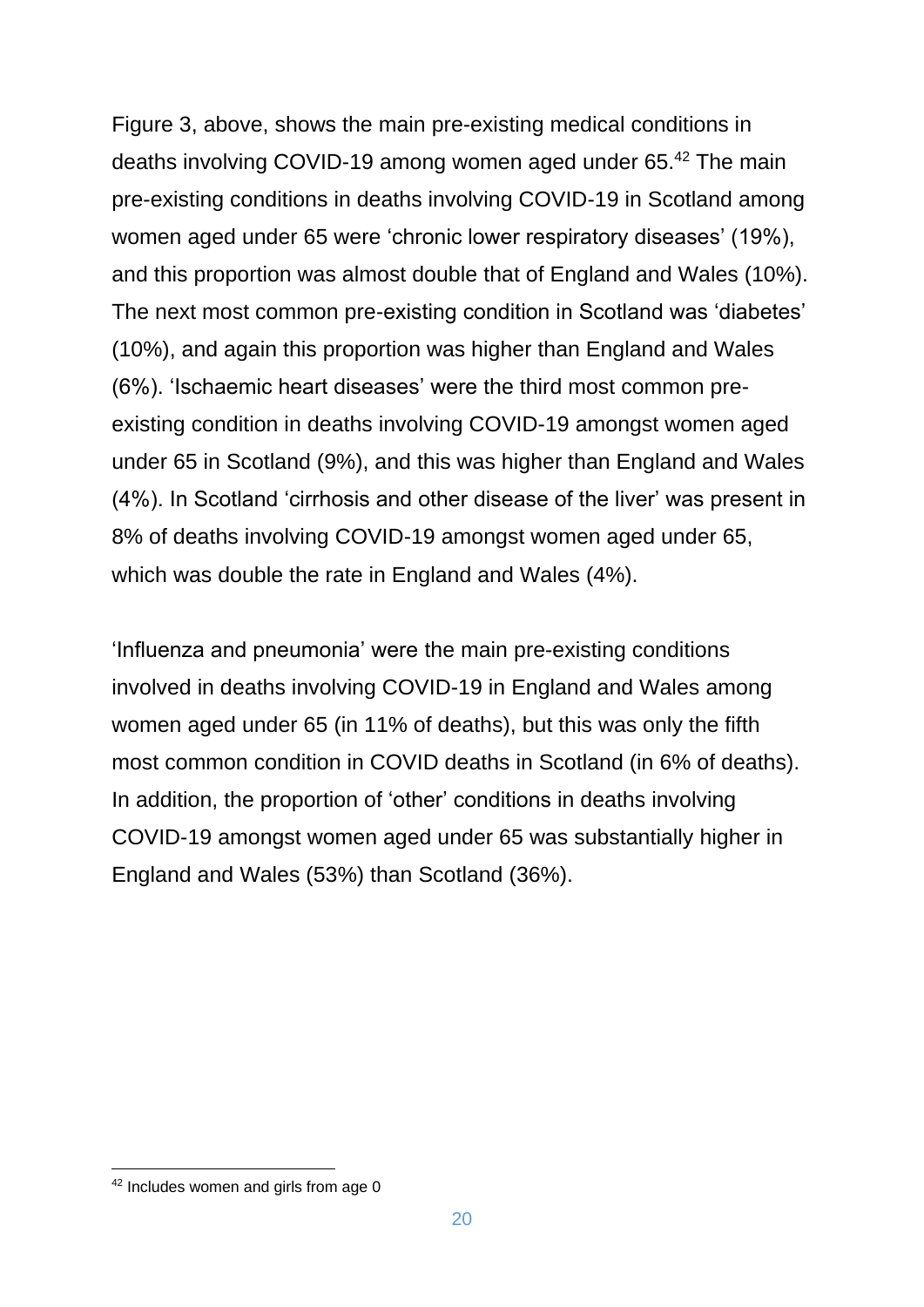### **Figure 4: Main pre-existing medical conditions among women aged 65+ in deaths involving COVID-19**



#### **Sources: [Deaths involving coronavirus \(COVID-19\) in Scotland,](https://www.nrscotland.gov.uk/files/statistics/covid19/covid-deaths-21-report-week-02.pdf)  [Week 2: Report \(nrscotland.gov.uk\);](https://www.nrscotland.gov.uk/files/statistics/covid19/covid-deaths-21-report-week-02.pdf) [Deaths involving COVID-19,](https://www.ons.gov.uk/peoplepopulationandcommunity/birthsdeathsandmarriages/deaths/datasets/deathsinvolvingcovid19englandandwales)  England and Wales - [Office for National Statistics \(ons.gov.uk\)](https://www.ons.gov.uk/peoplepopulationandcommunity/birthsdeathsandmarriages/deaths/datasets/deathsinvolvingcovid19englandandwales) (June 2020)**

There are noticeable similarities in the proportion of pre-existing medical conditions present in deaths involving COVID-19 for women aged 65+. Figure 4, above, shows that in England and Wales, the most common pre-existing medical condition in deaths involving COVID-19 for women aged 65+ was 'dementia and Alzheimer's disease' (34%), and this was also the case in Scotland (38%). The next most common conditions in England and Wales and also Scotland were 'chronic respiratory diseases', although the rate of these conditions were slightly higher in Scotland than England and Wales (8% and 12% respectively). There were similar rates of 'ischaemic heart diseases' (5% in England and Wales vs 8% in Scotland) and 'cerebrovascular disease' (4% in England and Wales and 6% in Scotland).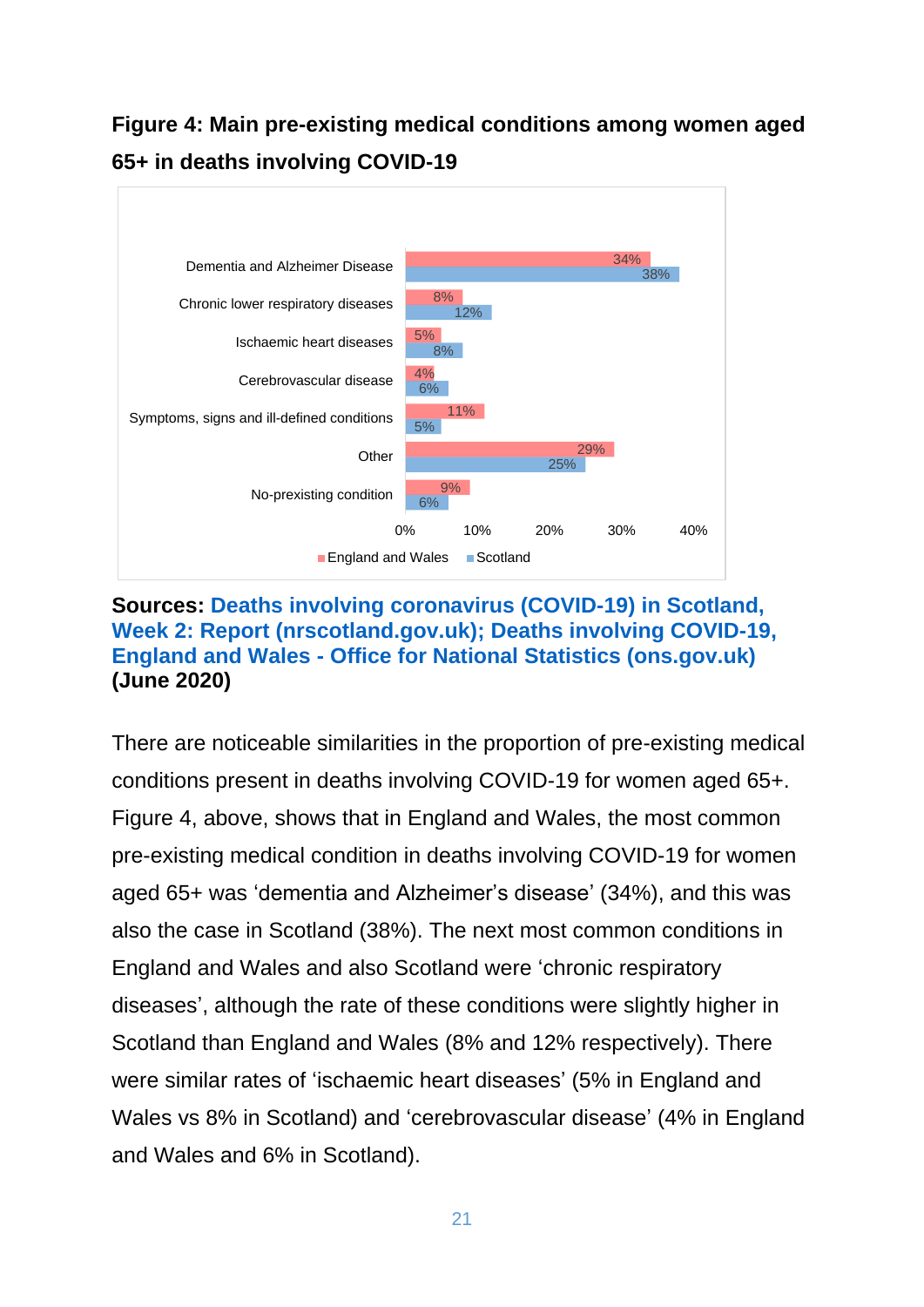

### **Figure 5: Main pre-existing medical conditions among men aged under 65 in deaths involving COVID-19**

#### **Sources: [Deaths involving coronavirus \(COVID-19\) in Scotland,](https://www.nrscotland.gov.uk/files/statistics/covid19/covid-deaths-21-report-week-02.pdf)  [Week 2: Report \(nrscotland.gov.uk\);](https://www.nrscotland.gov.uk/files/statistics/covid19/covid-deaths-21-report-week-02.pdf) [Deaths involving COVID-19,](https://www.ons.gov.uk/peoplepopulationandcommunity/birthsdeathsandmarriages/deaths/datasets/deathsinvolvingcovid19englandandwales)  England and Wales - [Office for National Statistics \(ons.gov.uk\)](https://www.ons.gov.uk/peoplepopulationandcommunity/birthsdeathsandmarriages/deaths/datasets/deathsinvolvingcovid19englandandwales)** (June 2020)

Figure 5, above, demonstrates that for men in Scotland aged under 65<sup>43</sup> the main pre-existing medical condition in deaths involving COVID-19 was 'diabetes' (13%), but this was not the case in England and Wales where 'diabetes' was present in 5% of COVID-19 deaths. There were similar rates of 'ischaemic heart diseases' (10% in Scotland compared to 9% in England and Wales), and the rates of 'chronic lower respiratory diseases' were also fairly similar (10% in Scotland and 7% in England and Wales). However, the rate of 'cirrhosis and other disease of the liver' in Scotland was 3 times the rate in England and Wales (9% compared to 3%). The rate of 'influenza and pneumonia' in England and Wales was more than double the rate in Scotland (15% compared to 7%).

<sup>43</sup> Includes all men and boys from age 0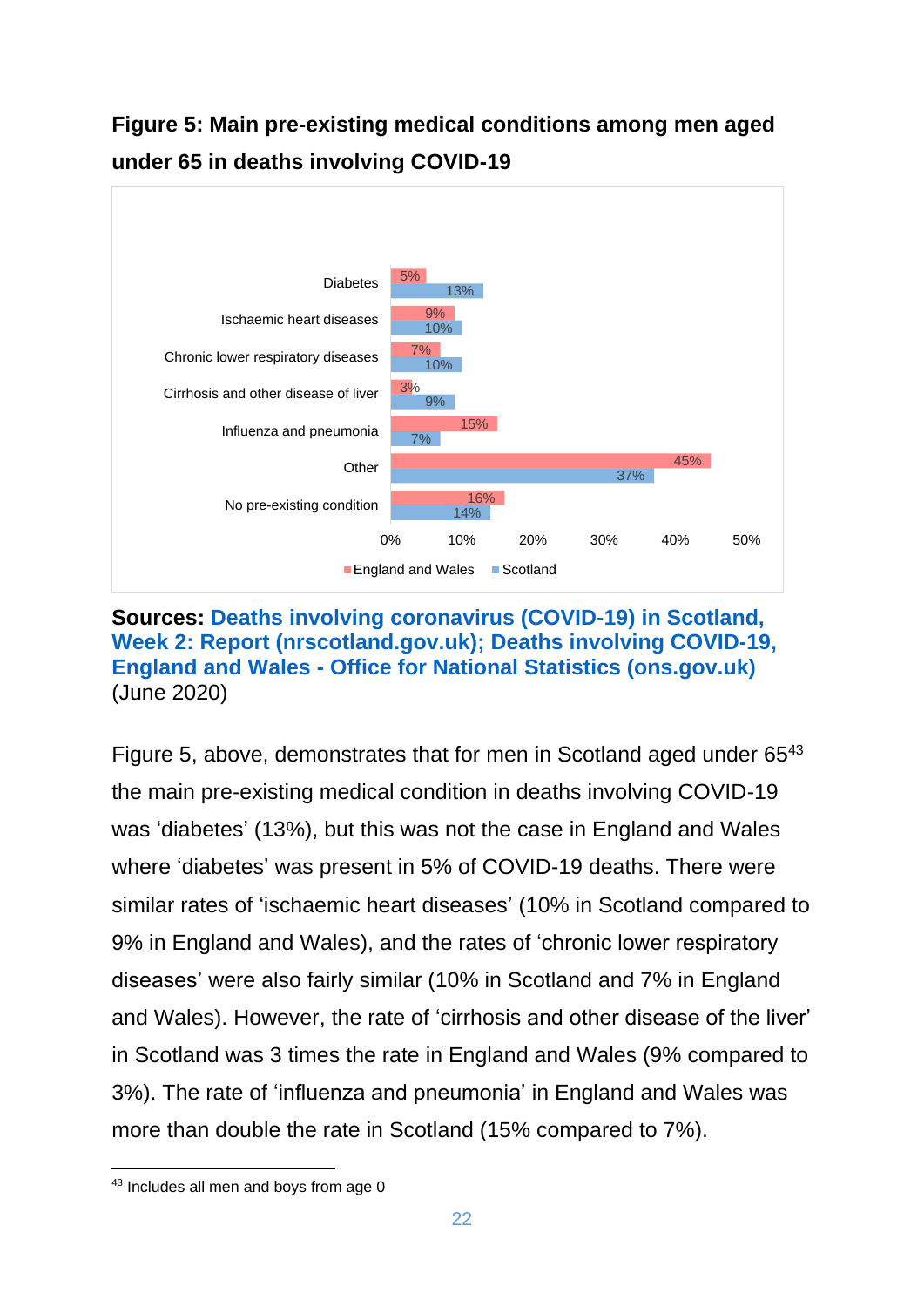### **Figure 6: Main pre-existing medical conditions among men aged 65+ in deaths involving COVID-19**



#### **Sources: [Deaths involving coronavirus \(COVID-19\) in Scotland,](https://www.nrscotland.gov.uk/files/statistics/covid19/covid-deaths-21-report-week-02.pdf)  [Week 2: Report \(nrscotland.gov.uk\);](https://www.nrscotland.gov.uk/files/statistics/covid19/covid-deaths-21-report-week-02.pdf) [Deaths involving COVID-19,](https://www.ons.gov.uk/peoplepopulationandcommunity/birthsdeathsandmarriages/deaths/datasets/deathsinvolvingcovid19englandandwales)  England and Wales - [Office for National Statistics \(ons.gov.uk\)](https://www.ons.gov.uk/peoplepopulationandcommunity/birthsdeathsandmarriages/deaths/datasets/deathsinvolvingcovid19englandandwales) (June 2020)**

<span id="page-22-0"></span>Figure 6, above, demonstrates the main pre-existing conditions amongst men aged 65+ in deaths involving COVID-19 in England and Wales and Scotland, which are broadly similar. 'Dementia and Alzheimer's disease' were the most common pre-existing conditions in England and Wales (24%) and Scotland (24%). 'Ischaemic heart diseases' were the next most common, although the rate was higher in Scotland (21%) than England and Wales (15%). Rates of 'chronic lower respiratory diseases' were similar (8% in England and Wales and 9% in Scotland). In addition, rates of 'Influenza and pneumonia' were fairly similar in England and Wales (9%) and Scotland (6%), as was 'cerebrovascular disease' (7% in Scotland vs 4% in England and Wales), and 'other' conditions (32% in England and Wales and 27% in Scotland).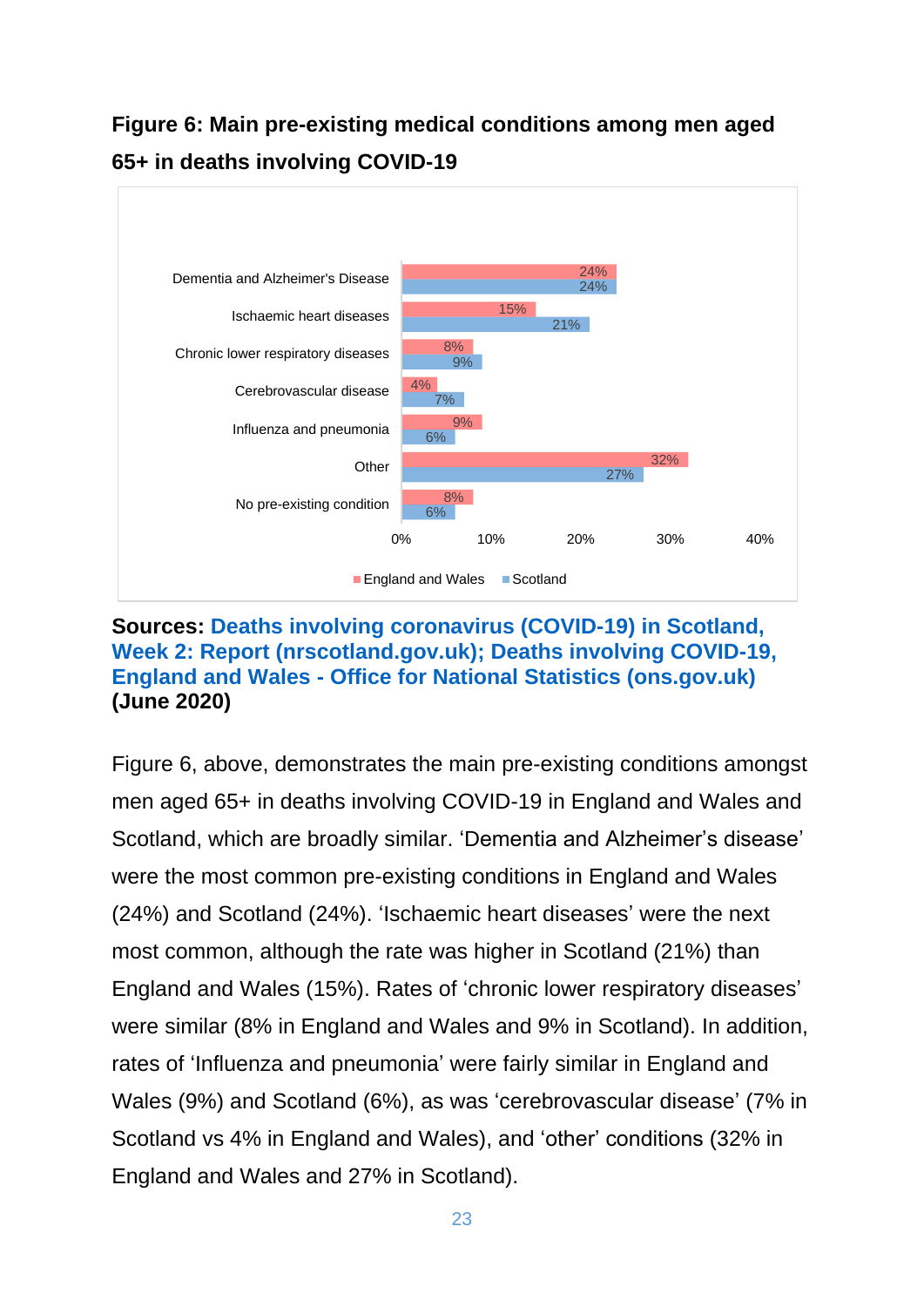#### **2.2. Weaknesses in the data**

Based on the assessments above we would expect that the mortality rate of disabled people due to COVID-19 in Scotland would be very similar to England and Wales, particularly for the over 65s. However, this analysis has some weaknesses:

- The ONS study on COVID-19 mortality rates for disabled people is based on the 2011 Census population, which might not be representative of the current population. In particular, the data does not account for people who have developed a disability or health condition since 2011.
- Breakdown of deaths due to COVID-19 by underlying health conditions has not been reported since June 2020 in England and Wales due to small numbers of deaths posing a disclosure risk.
- We are also unable to judge whether different policy decisions, or differences in health and social care provision may also have an impact on these figures.
- In addition, this report does not account for the fact that the environment someone with a pre-existing condition lives in can impact mortality. For example, a person with dementia or Alzheimer's disease is more likely to live in a care home. Care homes residents have experienced higher COVID-19 mortality than non-care home residents.

NRS will be publishing an analysis of mortality rates for disabled people based on data linkage with the 2011 Census in March 2021.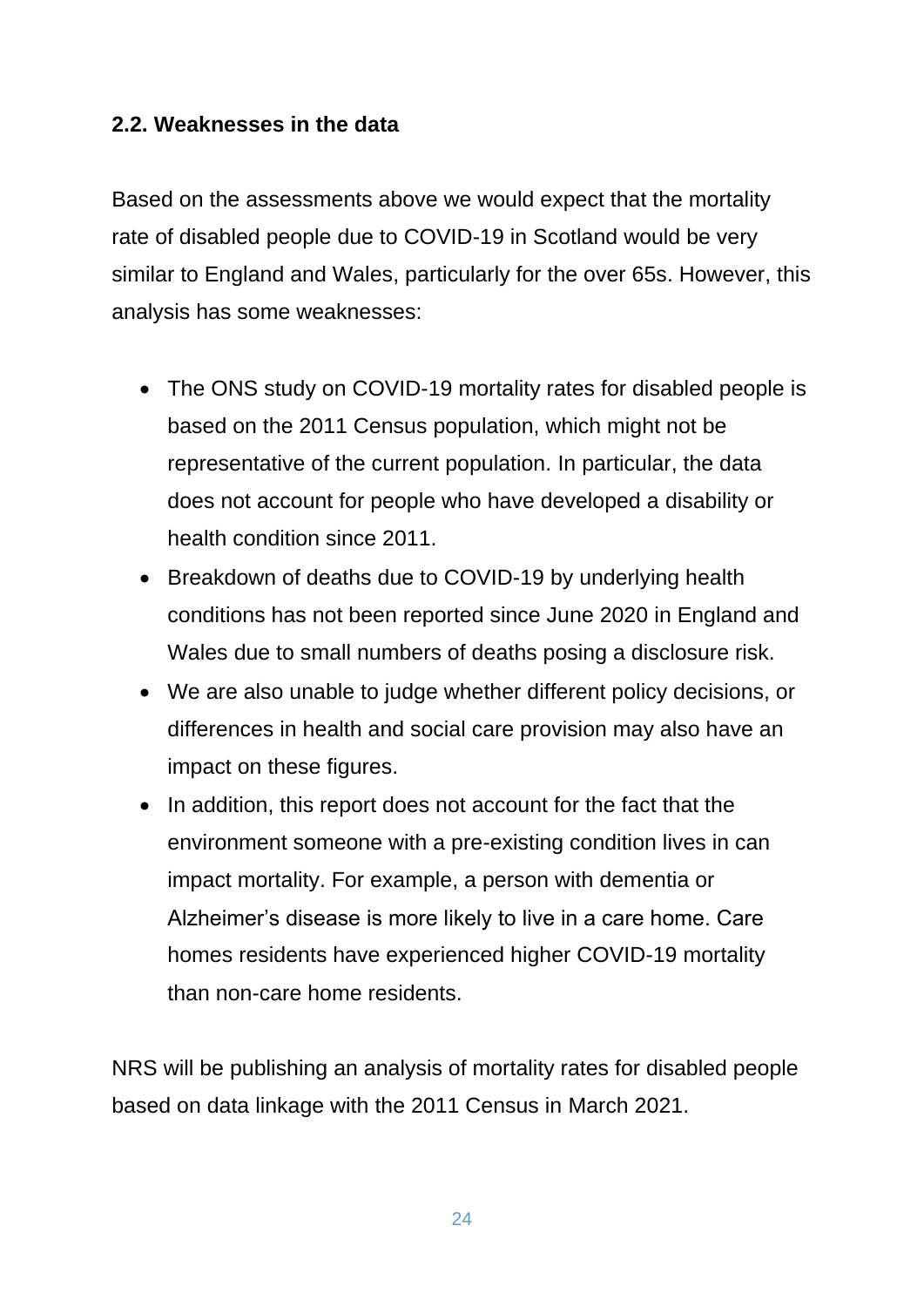### <span id="page-24-0"></span>**3. COVID-19 mortality rates and people with learning/intellectual disabilities**

Sections 1 and 2 have considered the high risk of death from COVID-19 disabled people are likely to face. In section 3 we will consider how this risk impacts people with learning/intellectual disabilities.

The Scottish Learning Disabilities Observatory (SLDO) have produced research looking at COVID-19 mortality rates for people with learning disabilities in Scotland.<sup>44</sup> NRS provided access to 2011 Census records for 17,173 people with learning/intellectual disabilities and 195,859 with no learning/intellectual disabilities, and this was linked with death registrations, hospital records and COVID-19 testing data from the first wave of the COVID-19 pandemic in Scotland (24 January to 15 August 2020). The research found that of this Census sample there were 36 deaths from COVID-19 in the learning/intellectual disabilities population, compared with 199 deaths amongst the general population.<sup>45</sup> Overall, people in the learning/intellectual disabilities population were more than 3 times more likely to die from COVID-19 than those in the general population.<sup>46</sup>

In addition, the SLDO research demonstrated that people with learning/intellectual disabilities were twice as likely as those in the general population to become infected with COVID-19. People with learning/intellectual disabilities were also twice as likely to experience a

<sup>45</sup> The general population being made up of those without learning/intellectual disabilities.

<sup>44</sup> These are interim findings which will be submitted for publication in a Scientific journal for peerreview, publication and dissemination. These interim results have been provided to support policy discussions.

<sup>46</sup> [COVID -19 | Research projects | Scottish Learning Disabilities Observatory \(sldo.ac.uk\)](http://www.sldo.ac.uk/our-research/life-expectancy-and-mortality/covid-19/)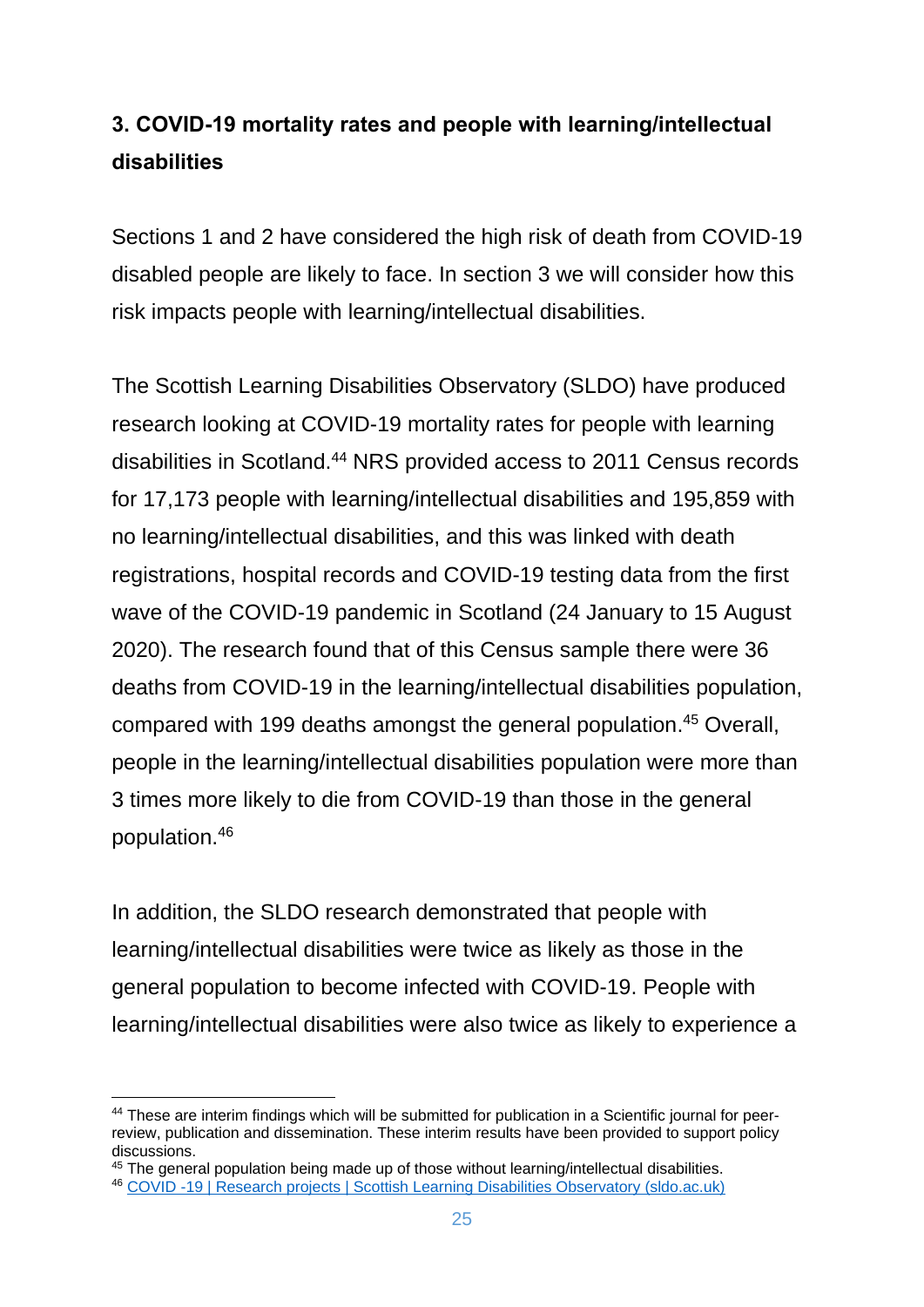severe outcome of COVID-19 infection, resulting in hospitalisation and/or death.<sup>47</sup>

SLDO also looked at whether more people with learning disabilities had died in 2020 from all causes than in other years. Deaths from all causes in adults with learning/ intellectual disabilities increased by 23% in the period 24<sup>th</sup> January to 15<sup>th</sup> August 2020, compared to 21% in adults who do not have learning/intellectual disabilities.<sup>48</sup>

Early studies in England have found similar evidence that people with learning disabilities have up to 3.6 higher COVID-19 mortality rates than those with no learning disabilities.<sup>49</sup> There is a difference in age at death between COVID-19 deaths in the general population compared to people with learning disabilities. In the general population of England and Wales, almost half (47%) of deaths from COVID-19 were in people aged 85 years and over. Of all deaths of people with learning disabilities from COVID-19, just 4% were aged 85 years and over $50$ .

A more recent study from ONS demonstrates that in England, in the period 24 January to 20 November 2020, also showed that people with a learning disability had a statistically significantly higher rate of COVID-19 mortality than those who did not have a learning disability. <sup>51</sup> The mortality rate for men with a learning disability was 3.5 times the rate of men without a learning disability, and for women with a learning disability the rate was 4 times higher than for women without a learning disability.

<sup>47</sup> [COVID -19 | Research projects | Scottish Learning Disabilities Observatory \(sldo.ac.uk\)](http://www.sldo.ac.uk/our-research/life-expectancy-and-mortality/covid-19/)

<sup>48</sup> [COVID -19 | Research projects | Scottish Learning Disabilities Observatory \(sldo.ac.uk\)](http://www.sldo.ac.uk/our-research/life-expectancy-and-mortality/covid-19/)

<sup>49</sup> [COVID-19: deaths of people with learning disabilities -](https://www.gov.uk/government/publications/covid-19-deaths-of-people-with-learning-disabilities) GOV.UK (www.gov.uk)

<sup>50</sup> [Deaths of people with learning disabilities from COVID-19.pdf \(bristol.ac.uk\)](http://www.bristol.ac.uk/media-library/sites/sps/leder/Deaths%20of%20people%20with%20learning%20disabilities%20from%20COVID-19.pdf)

<sup>51</sup> [Updated estimates of coronavirus \(COVID-19\) related deaths by disability status, England -](https://www.ons.gov.uk/peoplepopulationandcommunity/birthsdeathsandmarriages/deaths/articles/coronaviruscovid19relateddeathsbydisabilitystatusenglandandwales/24januaryto20november2020#age-standardised-rates-of-death-involving-covid-19-by-learning-disability-status) Office [for National Statistics \(ons.gov.uk\)](https://www.ons.gov.uk/peoplepopulationandcommunity/birthsdeathsandmarriages/deaths/articles/coronaviruscovid19relateddeathsbydisabilitystatusenglandandwales/24januaryto20november2020#age-standardised-rates-of-death-involving-covid-19-by-learning-disability-status)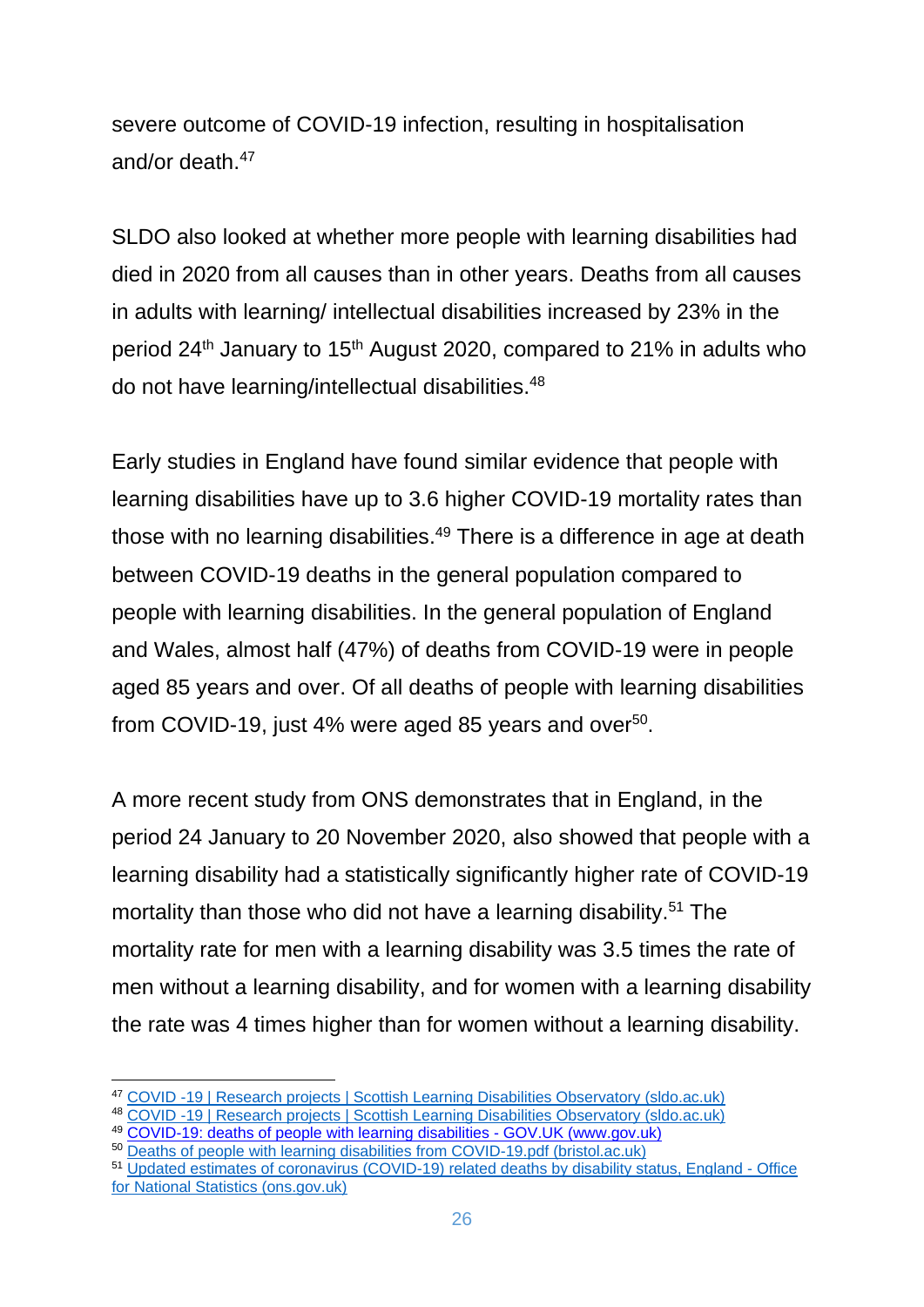After adjusting for age the mortality rate for both men and women with learning disabilities were 3.7 times compared to people without learning disabilities.

### <span id="page-26-0"></span>**4. Wider impacts of COVID-19 on disabled people**

Sections 1 and 2 have identified the high mortality rate for disabled people due to COVID-19, but this is not the only negative impact. Various documents<sup>52</sup> have accounted for the impact of COVID-19 on disabled people across four harms: COVID-19 health impacts; non-COVID health and social care; social, and economic. This section summarises some of those factors:

### <span id="page-26-1"></span>**4.1 Non-COVID health and social care impacts**

Disruption of routine health and social care due to the pandemic has had a disproportionate negative impact on disabled people, who are more likely to require such services. A survey carried out by Inclusion Scotland in April 2020 found that almost half of respondents said that the pandemic had had an impact on the social care they get, formal and informal. Around a third (30%) of respondents had had their social care support reduced or stopped completely.<sup>53</sup> Inclusion Scotland highlight that people were left in desperate situations as a result of this, with respondents describing how they had been forced to sleep in their wheelchair or were left unable get out of bed.<sup>54</sup> In addition, Inclusion

<sup>52</sup> See [Coronavirus \(COVID-19\): impact on equality \(research\) -](https://www.gov.scot/publications/the-impacts-of-covid-19-on-equality-in-scotland/) gov.scot (www.gov.scot), [Inequalities](https://www.gov.scot/publications/inequalities-by-disability-in-the-context-of-covid-19-slide-pack/)  [by disability in the context of Covid-19 \(slide-pack\) -](https://www.gov.scot/publications/inequalities-by-disability-in-the-context-of-covid-19-slide-pack/) gov.scot (www.gov.scot)

<sup>53</sup> Rights At Risk – [Covid-19, disabled people and emergency planning in Scotland –](https://inclusionscotland.org/rights-at-risk-covid-19-disabled-people-and-emergency-planning-in-scotland-a-baseline-report-from-inclusion-scotland/) a baseline report [from Inclusion Scotland | Inclusion Scotland,](https://inclusionscotland.org/rights-at-risk-covid-19-disabled-people-and-emergency-planning-in-scotland-a-baseline-report-from-inclusion-scotland/) n=822

<sup>&</sup>lt;sup>54</sup> Rights At Risk – [Covid-19, disabled people and emergency planning in Scotland –](https://inclusionscotland.org/rights-at-risk-covid-19-disabled-people-and-emergency-planning-in-scotland-a-baseline-report-from-inclusion-scotland/) a baseline report [from Inclusion Scotland | Inclusion Scotland,](https://inclusionscotland.org/rights-at-risk-covid-19-disabled-people-and-emergency-planning-in-scotland-a-baseline-report-from-inclusion-scotland/) n=822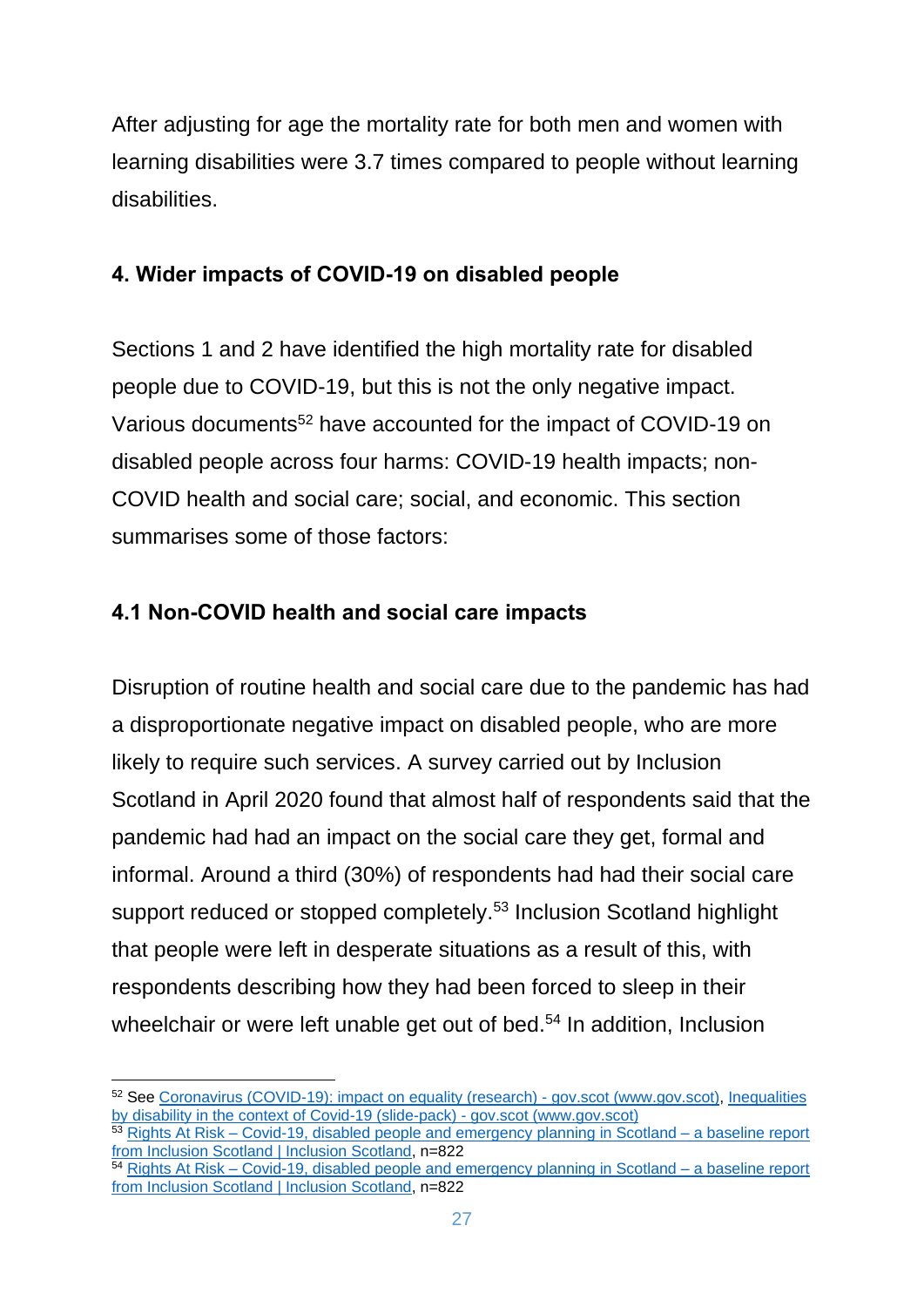Scotland's survey demonstrated that 7% of respondents had had their medical appointments and/or routine health services had been cancelled or reduced since the start of the crisis.

Disabled people might also experience heightened anxiety around attending appointments due to the risk of contracting COVID-19 and experiencing severe symptoms. A survey conducted by the Glasgow Disability Alliance (GDA) found that 90% of the respondents have been worried about their physical and mental health during the pandemic.<sup>5556</sup> The NHS mobilisation plan outlines an increased expansion of health and social care support services to mitigate the negative impacts of reduced routine and normal health and social care due to the pandemic.<sup>57</sup>

Many services, such as health care appointments, have relied on digital services during the COVID-19 pandemic. For some disabled people online appointments may have the positive impacts of reducing stress, expense and inconvenience around having to attend in person.<sup>58</sup> However, online appointments can also be a potential barrier for disabled people, with 60% of GDA members reporting being digitally excluded. To tackle this, the Connecting Scotland programme<sup>59</sup> has initially aimed to support 9,000 low income individuals at increased clinical risk from COVID-19.<sup>60</sup>

<sup>55</sup> Supercharged: A Human Catastrophe - [Inequalities, Participation and Human Rights, before during](https://gda.scot/what-we-do-at-gda/resources/publications/supercharged-a-human-catastrophe-inequalities-participation-and-human-rights-before-during-and-beyond-covid19)  and beyond COVID19 - [Glasgow Disability Alliance | Glasgow Disability Alliance \(gda.scot\),](https://gda.scot/what-we-do-at-gda/resources/publications/supercharged-a-human-catastrophe-inequalities-participation-and-human-rights-before-during-and-beyond-covid19) n=5000 <sup>56</sup> Please note that GDA operate largely in Glasgow and the surrounding areas while Inclusion Scotland and Disability Equality Scotland operate nationally.

<sup>57</sup> Coronavirus (COVID-19): phase 3 measures - [equality and fairer Scotland impact assessment](https://www.gov.scot/publications/covid-19-equality-fairer-scotland-impact-assessment-evidence-gathered-scotlands-route-map-through-out-crisis-phase-3-measures/)  [gov.scot \(www.gov.scot\),](https://www.gov.scot/publications/covid-19-equality-fairer-scotland-impact-assessment-evidence-gathered-scotlands-route-map-through-out-crisis-phase-3-measures/) p. 23

<sup>58</sup> Coronavirus (COVID-19): phase 3 measures - [equality and fairer Scotland impact assessment](https://www.gov.scot/publications/covid-19-equality-fairer-scotland-impact-assessment-evidence-gathered-scotlands-route-map-through-out-crisis-phase-3-measures/)  [gov.scot \(www.gov.scot\),](https://www.gov.scot/publications/covid-19-equality-fairer-scotland-impact-assessment-evidence-gathered-scotlands-route-map-through-out-crisis-phase-3-measures/) p. 18, 19

<sup>59</sup> [Connecting Scotland](https://connecting.scot/)

<sup>60</sup> Coronavirus (COVID-19): phase 3 measures - [equality and fairer Scotland impact assessment](https://www.gov.scot/publications/covid-19-equality-fairer-scotland-impact-assessment-evidence-gathered-scotlands-route-map-through-out-crisis-phase-3-measures/)  [gov.scot \(www.gov.scot\),](https://www.gov.scot/publications/covid-19-equality-fairer-scotland-impact-assessment-evidence-gathered-scotlands-route-map-through-out-crisis-phase-3-measures/) p. 36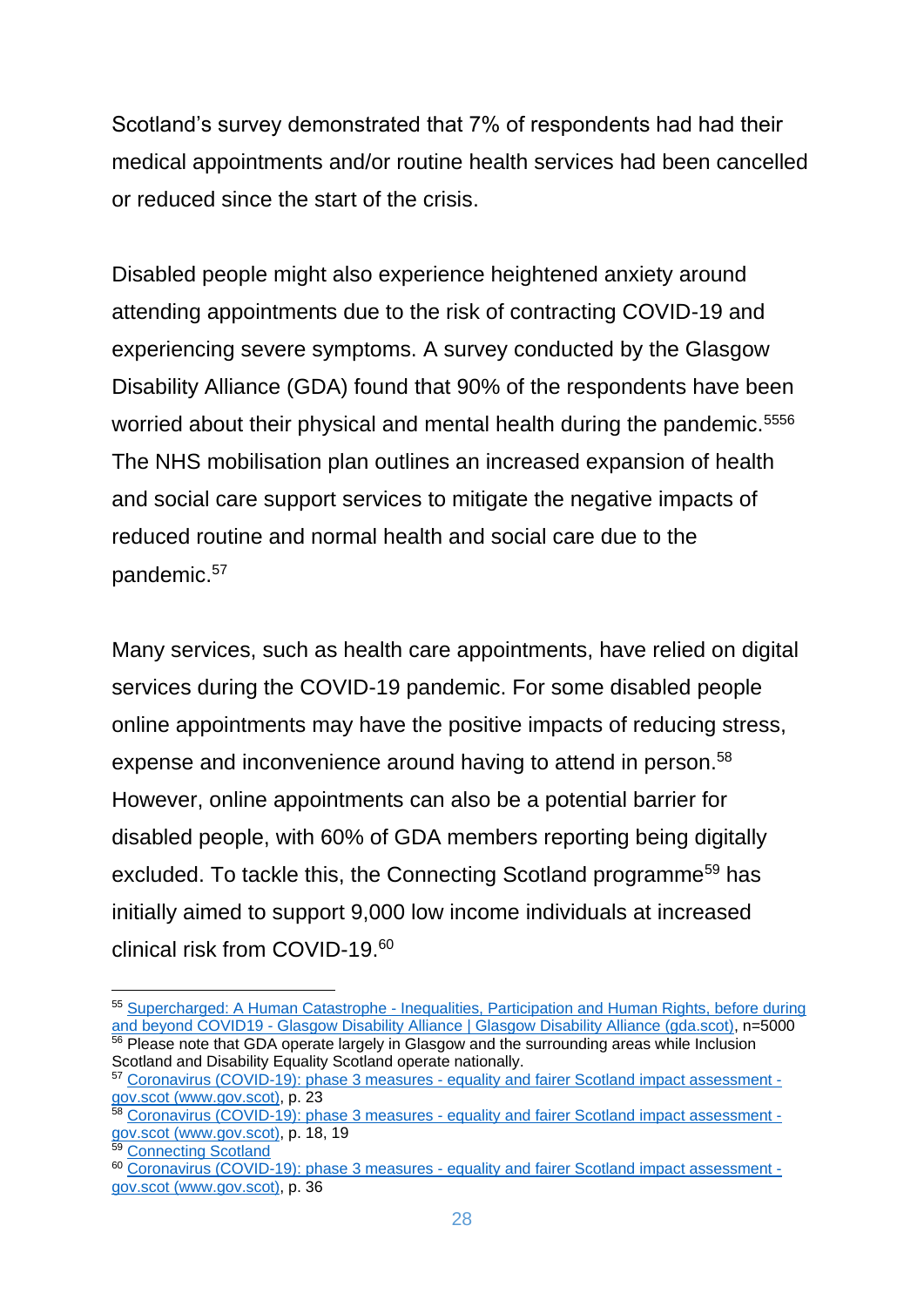The introduction of compulsory face coverings in public spaces has been recognised as not always being appropriate for disabled people. Regulations, therefore, exempt the wearing of masks for disabled people for whom it is not appropriate or where there are justifiable reasons. However, data gathered amongst members of Disability Equality Scotland (DES) demonstrated that while a majority of respondents were in favour of wearing face coverings as an extra precaution against transmission of the virus, many disabled people who were exempt from this requirement had faced difficulties when shopping, including verbal abuse. <sup>61</sup> In addition, further DES polls showed that disabled people felt that they were experiencing a higher level of disability-based hate crime.<sup>62</sup> An exemption card has been made available in order to mitigate the risk of challenge or abuse faced by disabled people.<sup>63</sup>

Having a long term physical condition increases the likelihood of experiencing poor mental health, and vice versa. According to the most recent data from the Scottish Health Survey 2019, disabled people had lower mental wellbeing than non-disabled people (45.4 compared to 51.8 on a scale of 14 to 70). The COVID-19 pandemic, with its restrictions on social interaction and physical activity, is likely to exacerbate this.

Inclusion Scotland found that respondents to their April 2020 survey were anxious about their own and the health of the people they care

<sup>61</sup> Weekly Poll Results – [COVID-19: Access to Supermarkets \(Week Beginning 20 April 2020\) | Have](https://yoursayondisability.scot/weekly-poll-results-covid-19-access-to-supermarkets-week-beginning-20-april/)  [Your Say... \(yoursayondisability.scot\)](https://yoursayondisability.scot/weekly-poll-results-covid-19-access-to-supermarkets-week-beginning-20-april/) n=88

<sup>62</sup> Weekly Poll Results – Hate Crime Bill (Week Beginning 22 June 2020) | Have Your Say... [\(yoursayondisability.scot\)](https://yoursayondisability.scot/weekly-poll-results-hate-crime-bill-week-beginning-22-june-2020/)

 $63$  Coronavirus (COVID-19): phase 3 measures - [equality and fairer Scotland impact assessment](https://www.gov.scot/publications/covid-19-equality-fairer-scotland-impact-assessment-evidence-gathered-scotlands-route-map-through-out-crisis-phase-3-measures/)  [gov.scot \(www.gov.scot\),](https://www.gov.scot/publications/covid-19-equality-fairer-scotland-impact-assessment-evidence-gathered-scotlands-route-map-through-out-crisis-phase-3-measures/) p. 23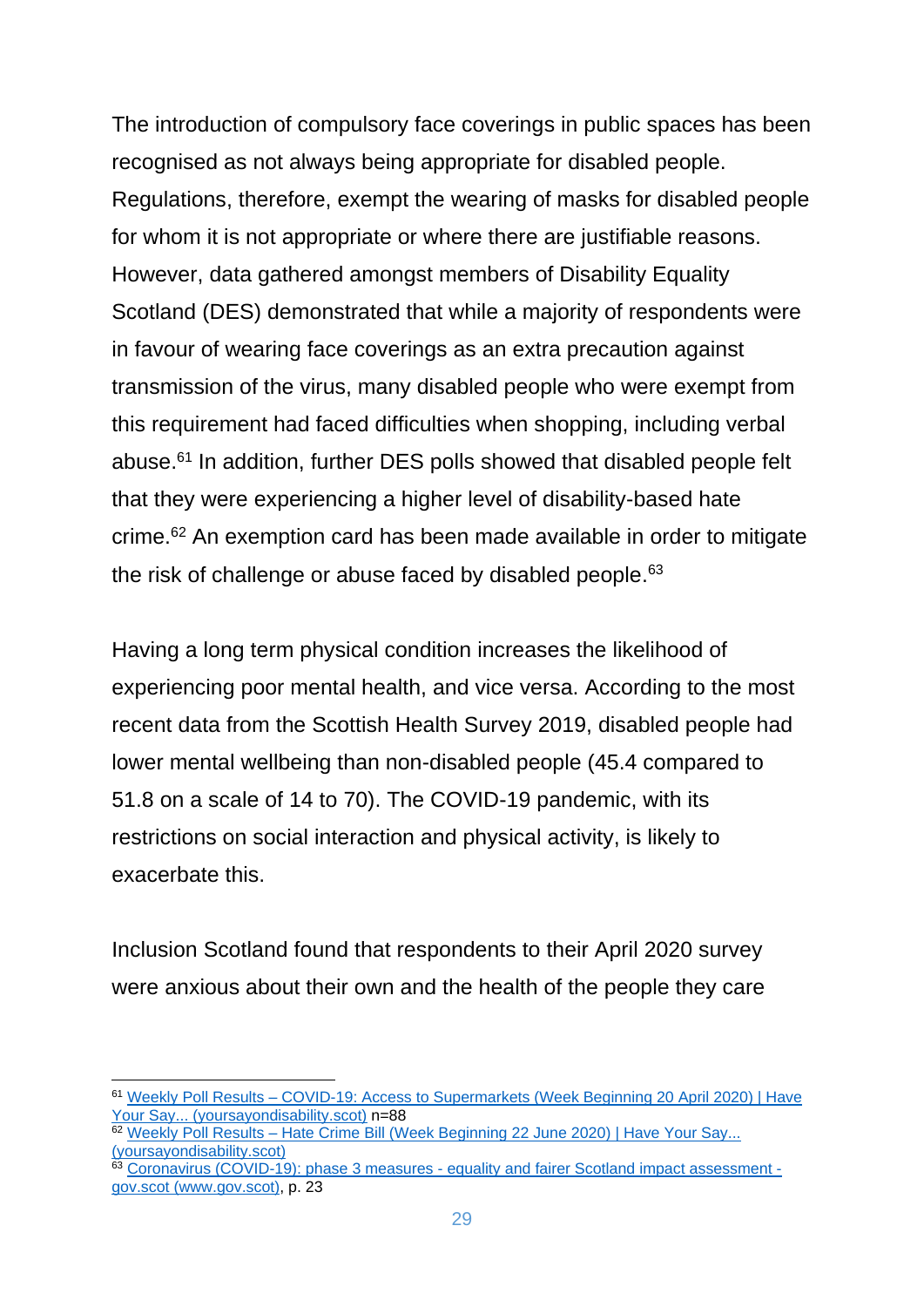about, with many "fearful for the future".<sup>64</sup> In addition, in September 2020, disabled people in the UK reported more frequently feeling that the coronavirus pandemic was affecting their well-being, compared to non-disabled people. Disabled people reported that the pandemic was making their mental health worse (41% for disabled people and 20% for non-disabled people), that they were feeling lonely (45% and 32%), that they were spending too much time alone (40% and 29%), that they felt like a burden on others (24% and 8%), and that they had no-one to talk to about their worries (24% and 12%).<sup>65</sup>

Research from Glasgow Disability Alliance has highlighted the increased isolation and loneliness that disabled people have felt during the COVID-19 pandemic. Disabled people were already significantly more likely than non-disabled people to experience loneliness.<sup>66</sup> 82% of GDA members surveyed during COVID lockdowns had been concerned about isolation, with 80% of members not being aware of any local support services they could access during the pandemic and lockdown.<sup>67</sup>

In addition, Inclusion Scotland's survey on shielding carried out between the 19<sup>th</sup> and the 3<sup>rd</sup> of July 2020 found that long-term shielding was having a substantial impact on respondents' health. Many respondents spoke about the loss of health care appointments and treatments which was causing distress and concern about deteriorating health.<sup>68</sup>

<sup>64</sup> Rights At Risk – [Covid-19, disabled people and emergency planning in Scotland –](https://inclusionscotland.org/rights-at-risk-covid-19-disabled-people-and-emergency-planning-in-scotland-a-baseline-report-from-inclusion-scotland/) a baseline report [from Inclusion Scotland | Inclusion Scotland,](https://inclusionscotland.org/rights-at-risk-covid-19-disabled-people-and-emergency-planning-in-scotland-a-baseline-report-from-inclusion-scotland/) n=822

<sup>&</sup>lt;sup>65</sup> [Coronavirus and the social impacts on disabled people in Great Britain -](https://www.ons.gov.uk/peoplepopulationandcommunity/healthandsocialcare/disability/articles/coronavirusandthesocialimpactsondisabledpeopleingreatbritain/september2020) Office for National [Statistics \(ons.gov.uk\)](https://www.ons.gov.uk/peoplepopulationandcommunity/healthandsocialcare/disability/articles/coronavirusandthesocialimpactsondisabledpeopleingreatbritain/september2020)

<sup>66</sup> [Scottish household survey 2018: annual report -](https://www.gov.scot/publications/scotlands-people-annual-report-results-2018-scottish-household-survey/) gov.scot (www.gov.scot)

<sup>&</sup>lt;sup>67</sup> Supercharged: A Human Catastrophe - Inequalities, Participation and Human Rights, before during and beyond COVID19 - [Glasgow Disability Alliance | Glasgow Disability Alliance \(gda.scot\),](https://gda.scot/what-we-do-at-gda/resources/publications/supercharged-a-human-catastrophe-inequalities-participation-and-human-rights-before-during-and-beyond-covid19) n=5000

<sup>&</sup>lt;sup>68</sup> [Shielding Report | Inclusion Scotland,](https://inclusionscotland.org/shielding-report/) n=135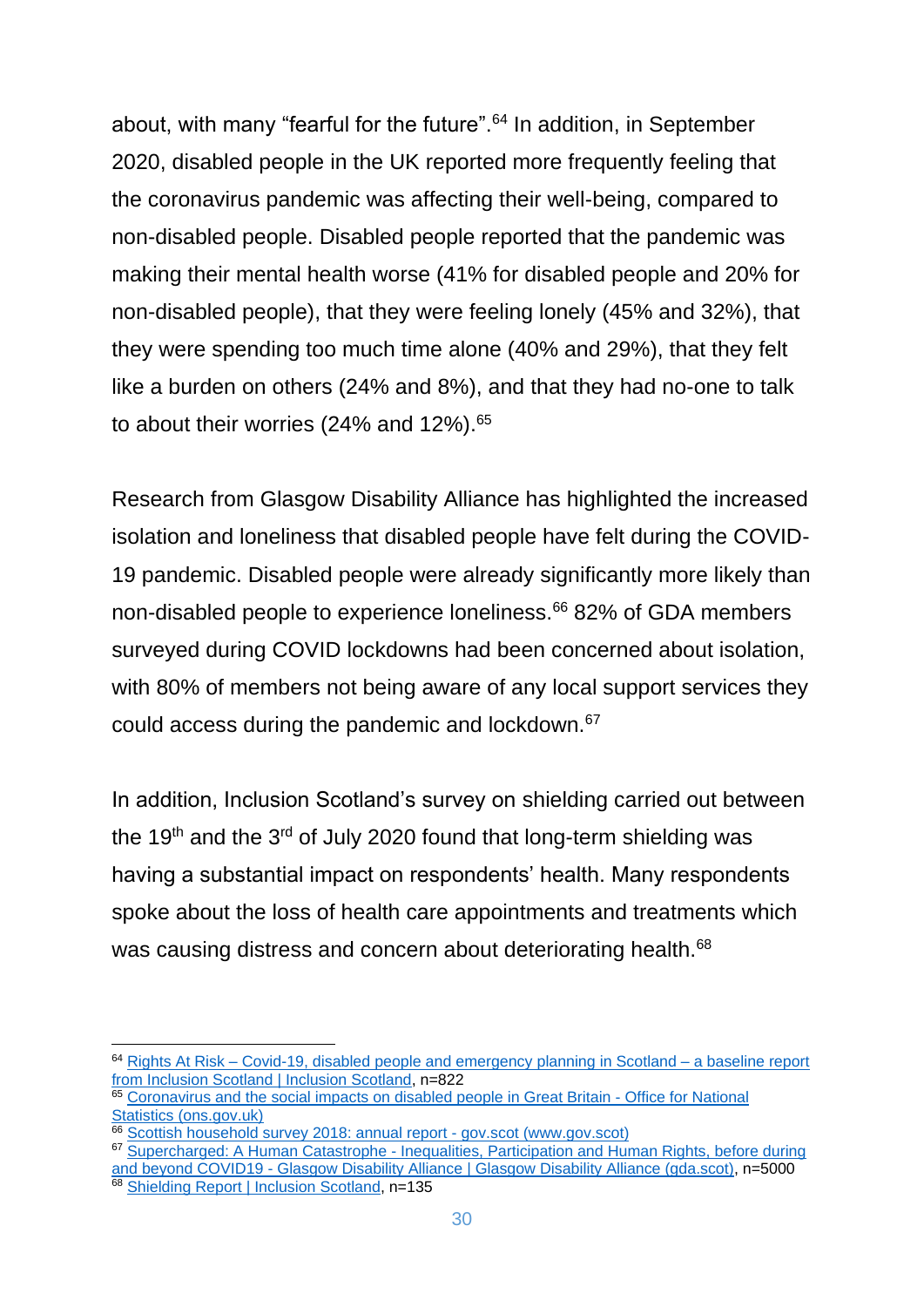To mitigate the disproportionately negative social impacts on disabled people, the Scottish Government has introduced an exception to no indoor mixing through extended households for disabled people needing informal care and support. This aims to have a positive impact on disabled people's physical and mental health through reducing isolation, while also still maintaining protection from the virus.<sup>69</sup>

#### <span id="page-30-0"></span>**4.2 Social impacts**

Restrictions imposed on public transport has had an impact on disabled people. Disabled people are more likely than non-disabled people to be reliant on public transport. The need for more physical distancing results in fewer accessible seats and spaces for wheelchair users, making it more challenging for disabled people to use public transport. The reduction of two metres to one metre physical distancing will have had some mitigating effect, but transport accessibility is likely to still be an issue for disabled people. For example, in May 2020 as a part of their weekly polls, Disability Equality Scotland asked their members if they had experienced any issues with physically distancing during their daily exercise or when undertaking essential journeys. 99% of respondents answered yes to this question.<sup>70</sup> The Transport Transition Plan developed by Transport Scotland aims to mitigate these issues of reduced capacity and concerns amongst disabled people over being able to observe physical distancing measures.<sup>71</sup>

<sup>69</sup> Coronavirus (COVID-19): phase 3 measures - [equality and fairer Scotland impact assessment](https://www.gov.scot/publications/covid-19-equality-fairer-scotland-impact-assessment-evidence-gathered-scotlands-route-map-through-out-crisis-phase-3-measures/)  [gov.scot \(www.gov.scot\),](https://www.gov.scot/publications/covid-19-equality-fairer-scotland-impact-assessment-evidence-gathered-scotlands-route-map-through-out-crisis-phase-3-measures/) p. 22

<sup>70</sup> Weekly Poll Results – [COVID-19: Physical Distancing \(Week Beginning 25 May\) | Have Your Say...](https://yoursayondisability.scot/weekly-poll-results-covid-19-physical-distancing-week-beginning-25-may/)  [\(yoursayondisability.scot\),](https://yoursayondisability.scot/weekly-poll-results-covid-19-physical-distancing-week-beginning-25-may/) n= 920

 $71$  Coronavirus (COVID-19): phase 3 measures - [equality and fairer Scotland impact assessment](https://www.gov.scot/publications/covid-19-equality-fairer-scotland-impact-assessment-evidence-gathered-scotlands-route-map-through-out-crisis-phase-3-measures/)  [gov.scot \(www.gov.scot\)](https://www.gov.scot/publications/covid-19-equality-fairer-scotland-impact-assessment-evidence-gathered-scotlands-route-map-through-out-crisis-phase-3-measures/) p. 8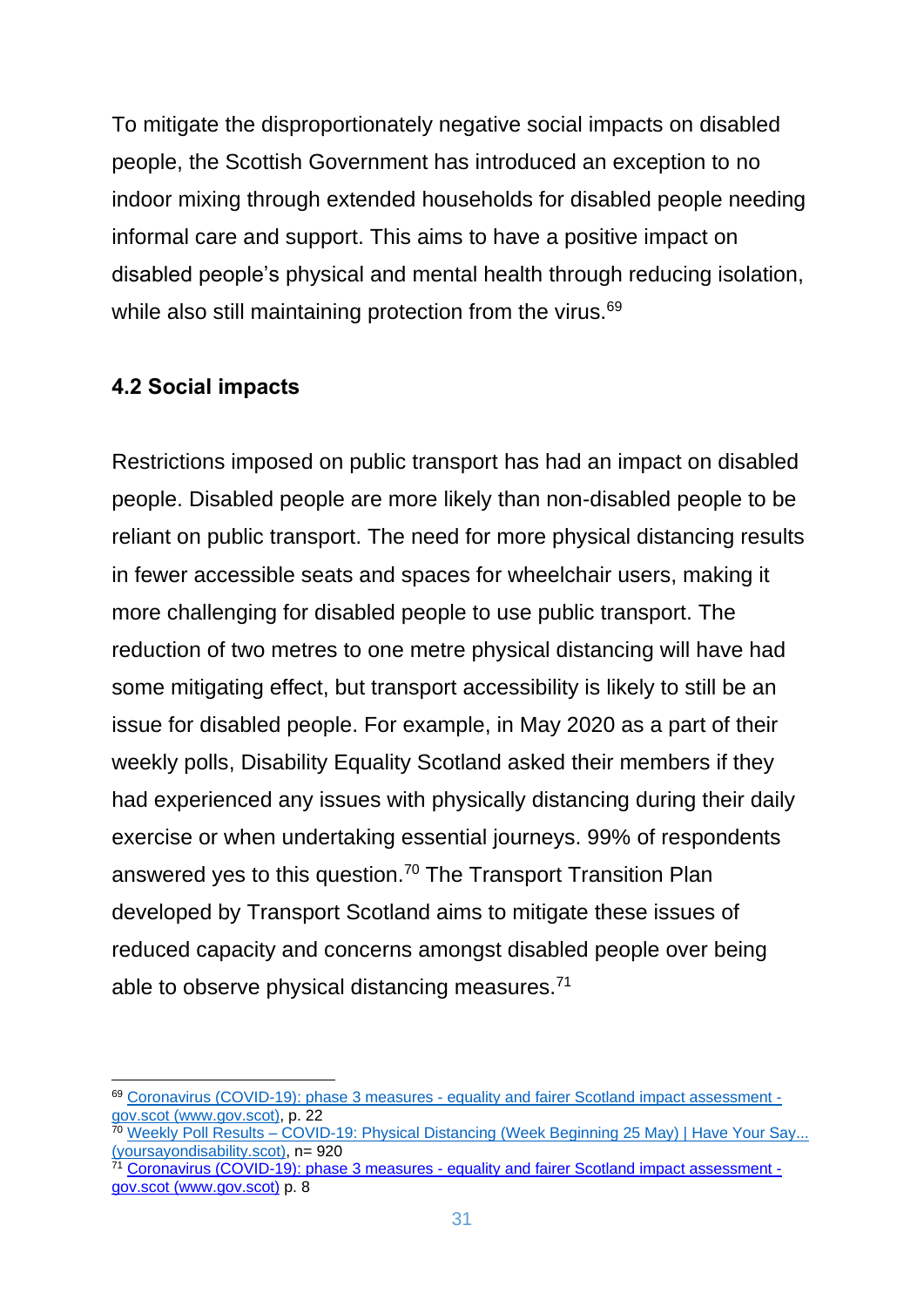In addition, the restrictions related to shopping and eating out have had disproportionate negative social impacts on disabled people. There is potentially a risk of heightened anxiety among disabled people due to a number of situations made by the COVID-19 pandemic, including: busier streets, one way systems, potential queuing and the requirement to physically distance. In an April 2020 poll Disability Equality Scotland found that there were issues around the accessibility of supermarket stores. For example, rules on shoppers having to be alone, and therefore unaccompanied by carers, presented problems for those who needed additional assistance.<sup>72</sup> In addition, DES highlighted issues around the need to queue outside supermarkets with no seating available.<sup>73</sup> Retail Sector Guidance has been published and is regularly reviewed to remove disadvantages for particular equality groups, including disabled people.<sup>74</sup>

#### <span id="page-31-0"></span>**4.3 Economic impacts**

Disabled people are more likely to experience poverty and less likely to be in employment.<sup>75</sup> They are also more likely than non-disabled people to work in sectors which have been hit hard by COVID-19, including public administration, education and health, as well as the distribution, accommodation and catering sectors.<sup>76</sup> The economic impacts of the COVID-19 pandemic are, therefore, more likely to affect disabled people compared to non-disabled people. A survey carried out in the UK in April

<sup>72</sup> Weekly Poll Results – [COVID-19: Access to Supermarkets \(Week Beginning 20 April 2020\) | Have](https://yoursayondisability.scot/weekly-poll-results-covid-19-access-to-supermarkets-week-beginning-20-april/)  [Your Say... \(yoursayondisability.scot\),](https://yoursayondisability.scot/weekly-poll-results-covid-19-access-to-supermarkets-week-beginning-20-april/) n=88

<sup>73</sup> Weekly Poll Results – [COVID-19: Access to Supermarkets \(Week Beginning 20 April 2020\) | Have](https://yoursayondisability.scot/weekly-poll-results-covid-19-access-to-supermarkets-week-beginning-20-april/)  [Your Say... \(yoursayondisability.scot\),](https://yoursayondisability.scot/weekly-poll-results-covid-19-access-to-supermarkets-week-beginning-20-april/) n=88

<sup>&</sup>lt;sup>74</sup> Coronavirus (COVID-19): phase 3 measures - [equality and fairer Scotland impact assessment](https://www.gov.scot/publications/covid-19-equality-fairer-scotland-impact-assessment-evidence-gathered-scotlands-route-map-through-out-crisis-phase-3-measures/)  [gov.scot \(www.gov.scot\),](https://www.gov.scot/publications/covid-19-equality-fairer-scotland-impact-assessment-evidence-gathered-scotlands-route-map-through-out-crisis-phase-3-measures/) p. 12

<sup>&</sup>lt;sup>75</sup> [Inequalities by disability in the context of Covid-19 \(slide-pack\) -](https://www.gov.scot/publications/inequalities-by-disability-in-the-context-of-covid-19-slide-pack/) gov.scot (www.gov.scot)

<sup>76</sup> [Disabled people and the labour market in Scotland -](https://www.gov.scot/news/disabled-people-and-the-labour-market-in-scotland/) gov.scot (www.gov.scot)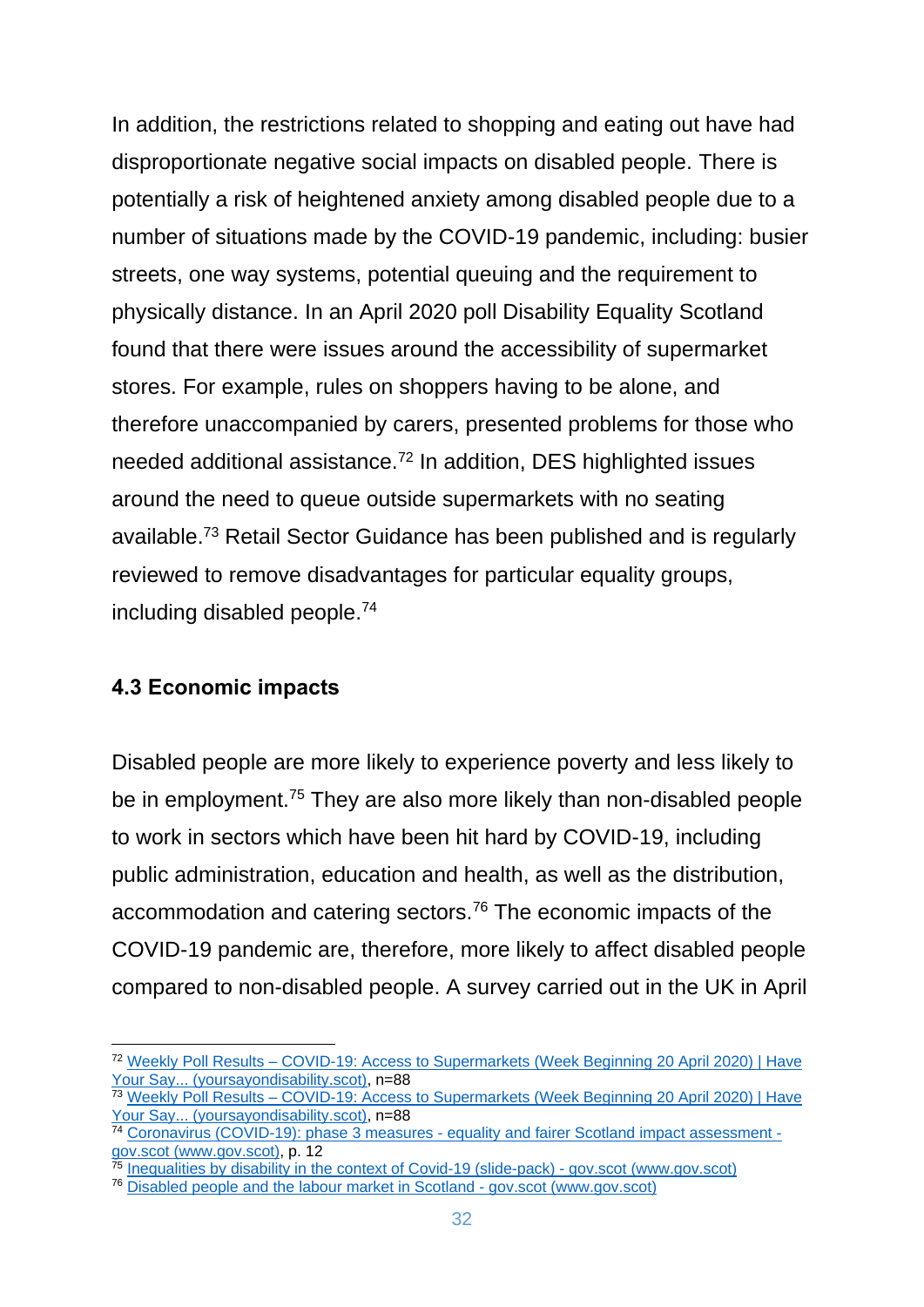2020 showed that disabled people are more likely than non-disabled people to say that they will come out of the pandemic in more debt. 34% of disabled women said their household has already run out of money, compared to 24% of non-disabled women<sup>77</sup>. Furthermore, research by GDA showed that among disabled people in Scotland, 57% have been worried about money and hardship during the pandemic.

For those who are unemployed, disabled people might face extra barriers to access information and receive support. According to GDA, 80% of their members were not aware of any local support services they could access, and 41% had difficulties accessing information in formats required. 78

For those who are in employment, disabled people might find it more challenging to return to work. In particular, disabled people may struggle to maintain physical distancing if they are required to return to work for essential purposes. In addition, the negative impacts of working from home, such as loneliness and decreased mental wellbeing, are likely to be particularly challenging for disabled people with a history of mental health illness. <sup>79</sup>

Another economic impact that might be affecting disabled people more than non-disabled people is food insecurity. Disabled people experienced higher prevalence of food insecurity prior to the pandemic.<sup>80</sup>

<sup>77</sup> [Disabled-Women-and-Covid-19.pdf \(wbg.org.uk\),](https://wbg.org.uk/wp-content/uploads/2020/06/Disabled-Women-and-Covid-19.pdf) n=3,280

<sup>78</sup> Supercharged: A Human Catastrophe - [Inequalities, Participation and Human Rights, before during](https://gda.scot/what-we-do-at-gda/resources/publications/supercharged-a-human-catastrophe-inequalities-participation-and-human-rights-before-during-and-beyond-covid19)  and beyond COVID19 - [Glasgow Disability Alliance | Glasgow Disability Alliance \(gda.scot\),](https://gda.scot/what-we-do-at-gda/resources/publications/supercharged-a-human-catastrophe-inequalities-participation-and-human-rights-before-during-and-beyond-covid19) p. 10, n=5000

<sup>79</sup> Coronavirus (COVID-19): phase 3 measures - [equality and fairer Scotland impact assessment](https://www.gov.scot/publications/covid-19-equality-fairer-scotland-impact-assessment-evidence-gathered-scotlands-route-map-through-out-crisis-phase-3-measures/)  [gov.scot \(www.gov.scot\)](https://www.gov.scot/publications/covid-19-equality-fairer-scotland-impact-assessment-evidence-gathered-scotlands-route-map-through-out-crisis-phase-3-measures/) p. 11

<sup>80</sup> According to the 2019 Scottish Health Survey significantly more adults with a limiting long-term condition (defined as disabled) had experienced food insecurity when compared to adults without a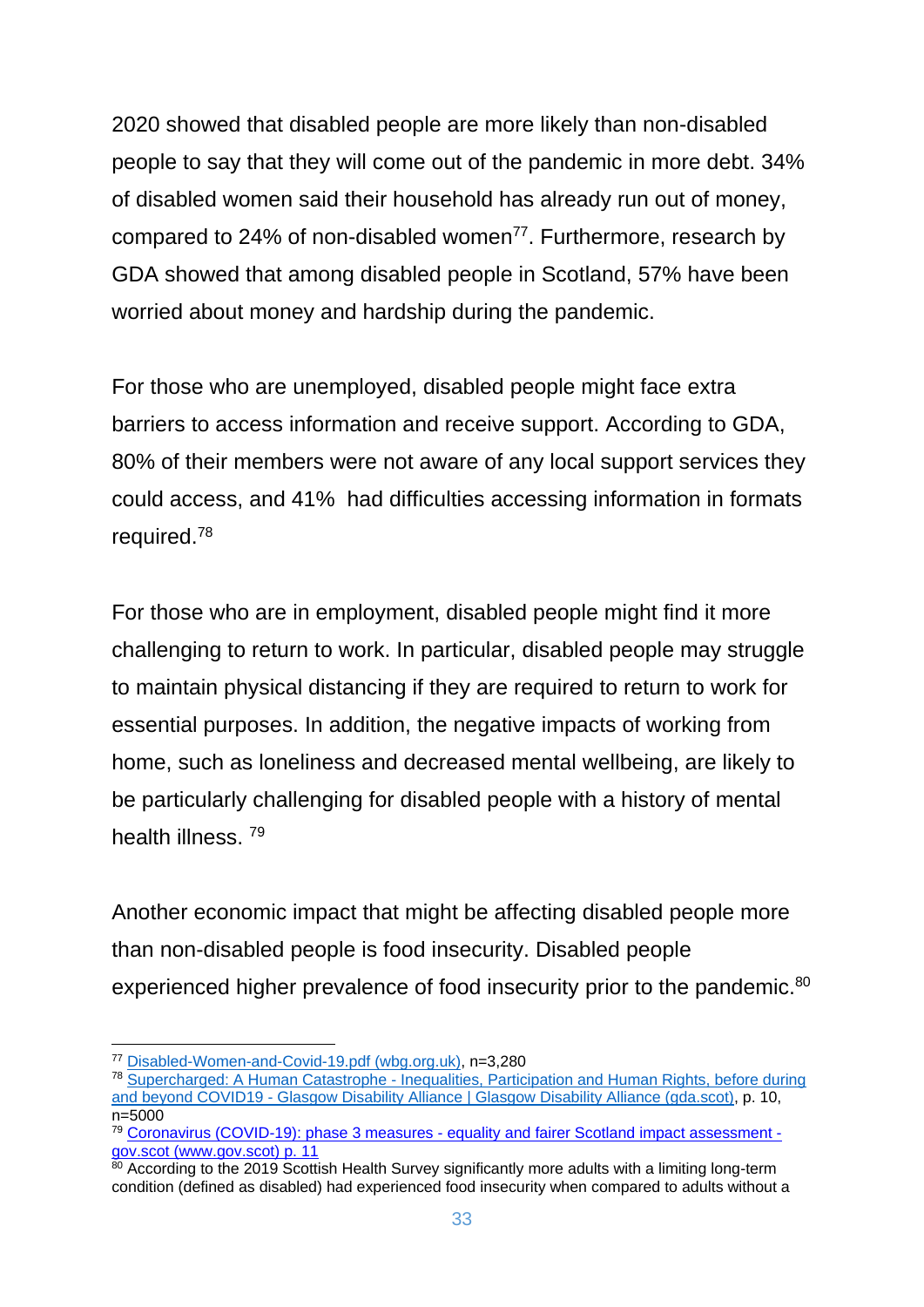COVID-19 has further exacerbated the financial vulnerability of disabled people, and so increased risk to food insecurity, alongside introducing additional barriers to accessing food due to the need to self-isolate, shield or the reduction in access to unpaid care. Data from a YouGov poll shows that disabled adults across the UK were disproportionately affected by food insecurity during the first two weeks of lockdown arising due to all three drivers measured - financial hardship, lack of food in shops and isolation. Taking these drivers together, 37% of adults who reported that they were limited because of a health condition or disability reported that they experienced food insecurity compared with 19% of those limited a little because of a health problem or disability and 12% among those not limited by health problem or disability.<sup>81</sup>

In addition, over half (53%) of respondents to Inclusion Scotland's April 2020 survey said that they had experienced difficulties accessing food for themselves and those that they care for. $82$  1 in 8 people at high risk from COVID-19 told Inclusion Scotland that they were not able to effectively shield or isolate themselves because they did not have other support to access food and or medication.<sup>83</sup>

Findings from Glasgow Disability Alliance published in August 2020<sup>84</sup> indicates that their members experienced extra barriers to food security from supermarket delivery slots being overwhelmed and having a minimum spend barrier.<sup>85</sup> Members of GDA also expressed concerns

limiting long-term condition (non-disabled) (18% compared to 5%). See: [Scottish Health Survey 2019:](https://www.gov.scot/publications/scottish-health-survey-2019-supplementary-tables/)  supplementary tables - [gov.scot \(www.gov.scot\)](https://www.gov.scot/publications/scottish-health-survey-2019-supplementary-tables/)

<sup>81</sup> [COVID-19: latest impact on food -](https://foodfoundation.org.uk/covid-19-latest-impact-on-food-2/) Food Foundation, n=2070

<sup>82</sup> [Rights-At-Risk-Summary-Report-1.pdf \(inclusionscotland.org\),](https://inclusionscotland.org/wp-content/uploads/2020/10/Rights-At-Risk-Summary-Report-1.pdf) n=822

<sup>83</sup> [Rights-At-Risk-Summary-Report-1.pdf \(inclusionscotland.org\),](https://inclusionscotland.org/wp-content/uploads/2020/10/Rights-At-Risk-Summary-Report-1.pdf) n=822

<sup>84</sup> With data collected from 20th March - 31st July 2020.

<sup>85</sup> Supercharged: A Human Catastrophe - Inequalities, Participation and Human Rights, before during and beyond COVID19 - [Glasgow Disability Alliance | Glasgow Disability Alliance \(gda.scot\),](https://gda.scot/what-we-do-at-gda/resources/publications/supercharged-a-human-catastrophe-inequalities-participation-and-human-rights-before-during-and-beyond-covid19) p. 10, n=5000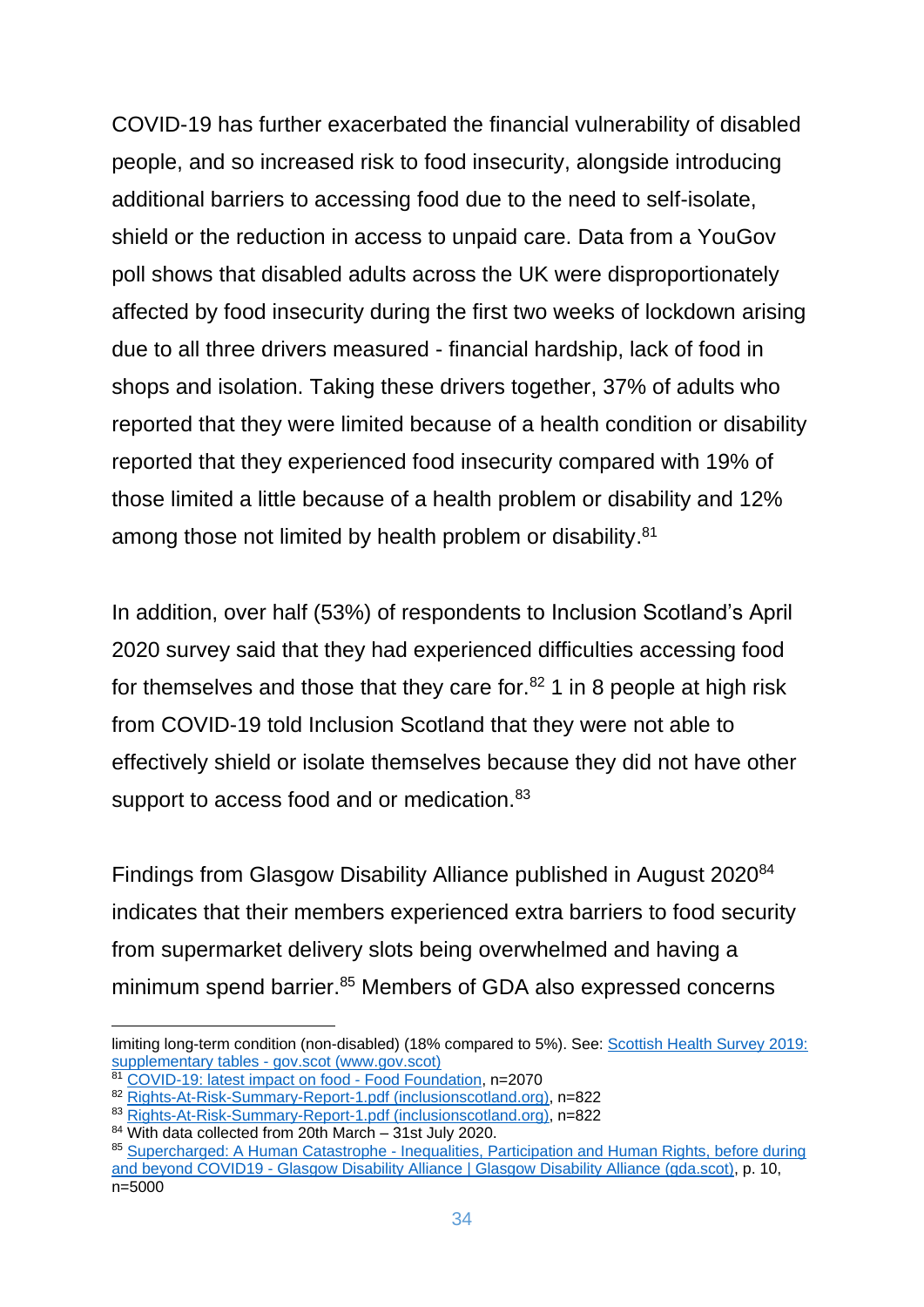about delays and gaps in accessing eligibility status for shielding support and delivery priority slots, with many being expected to rely on the goodwill of friends and family when support lines were withdrawn as shielding was paused.<sup>86</sup> Inclusion Scotland's July 2020 survey found that over 56% of respondents who were shielding without a letter (56%) said that they did not have access to the support they needed.<sup>87</sup>

### <span id="page-34-0"></span>**Conclusion and next steps**

In this report we have demonstrated that the mortality rate related to COVID-19 for disabled people in Scotland is likely to be higher for disabled than non-disabled people. This follows previous work in England and Wales showing higher mortality rates amongst disabled people and a comparison of a range of similar factors in Scotland, including:

- Demographics of the disabled population are broadly similar
- Prevalence of long- term conditions in Scotland, England and Wales are similar
- Demographic profile of COVID related death is similar for older people
- Frequency of types of pre-existing health conditions prior to COVID death are similar

However, we have also noted that there are differences for people aged below 65 with women in Scotland whose deaths have involved COVID-

<sup>86</sup> Supercharged: A Human Catastrophe - Inequalities, Participation and Human Rights, before during and beyond COVID19 - [Glasgow Disability Alliance | Glasgow Disability Alliance \(gda.scot\),](https://gda.scot/what-we-do-at-gda/resources/publications/supercharged-a-human-catastrophe-inequalities-participation-and-human-rights-before-during-and-beyond-covid19) p. 10, n=5000

<sup>87</sup> [Shielding Report | Inclusion Scotland,](https://inclusionscotland.org/shielding-report/) n=135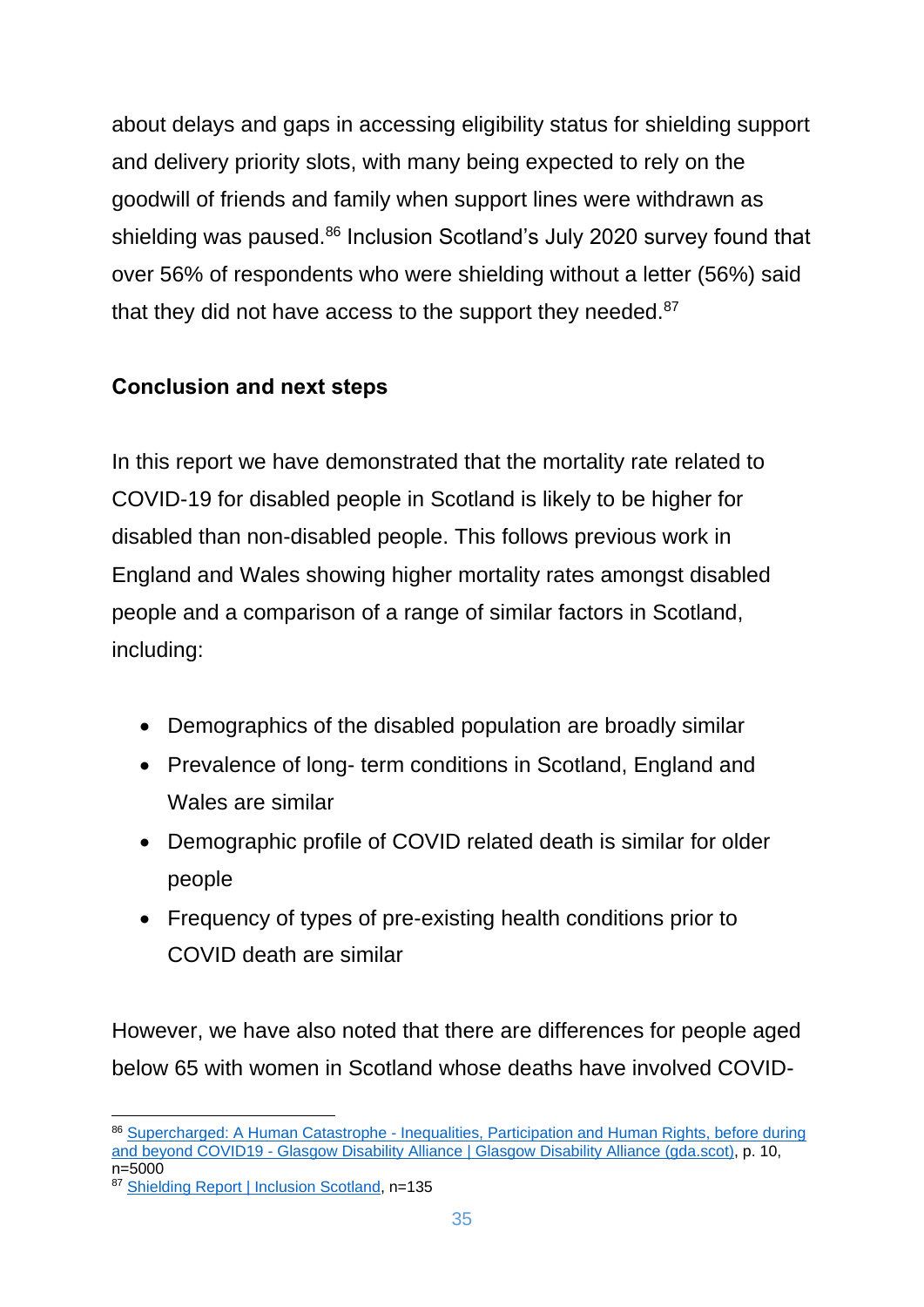19 more likely to have the pre-existing conditions of 'ischaemic heart diseases' and 'chronic lower respiratory diseases', and both men and women more likely to have pre-existing conditions of 'diabetes' and 'cirrhosis and other disease of the liver' than people aged under 65 in England and Wales. These patterns may be due to differences in underlying population health.<sup>88</sup>

NRS will publish data on COVID-19 related deaths by disability status in Scotland in March. This work will use a similar methodology to the ONS work published in September 2020. In addition, NHS Education for Scotland Digital Service (NDS) and Public Health Scotland (PHS) are in the process of working on a model – QCOVID – which will help Scottish Government to identify and improve support to those people who are most vulnerable of being seriously ill or dying from COVID-19, which includes people with pre-existing health conditions. This model was developed by the University of Oxford, and has been validated by Edinburgh University.

We have also highlighted some of the areas where COVID-19 restrictions have disproportionately impacted disabled people, noting the Scottish Government action taken to mitigate these effects where possible.

<sup>88</sup> Comparing underlying conditions would require considerable research to be undertaken to ensure definitions, categories and age standardisation methods were appropriate and consistent. This is out with the scope of this report."